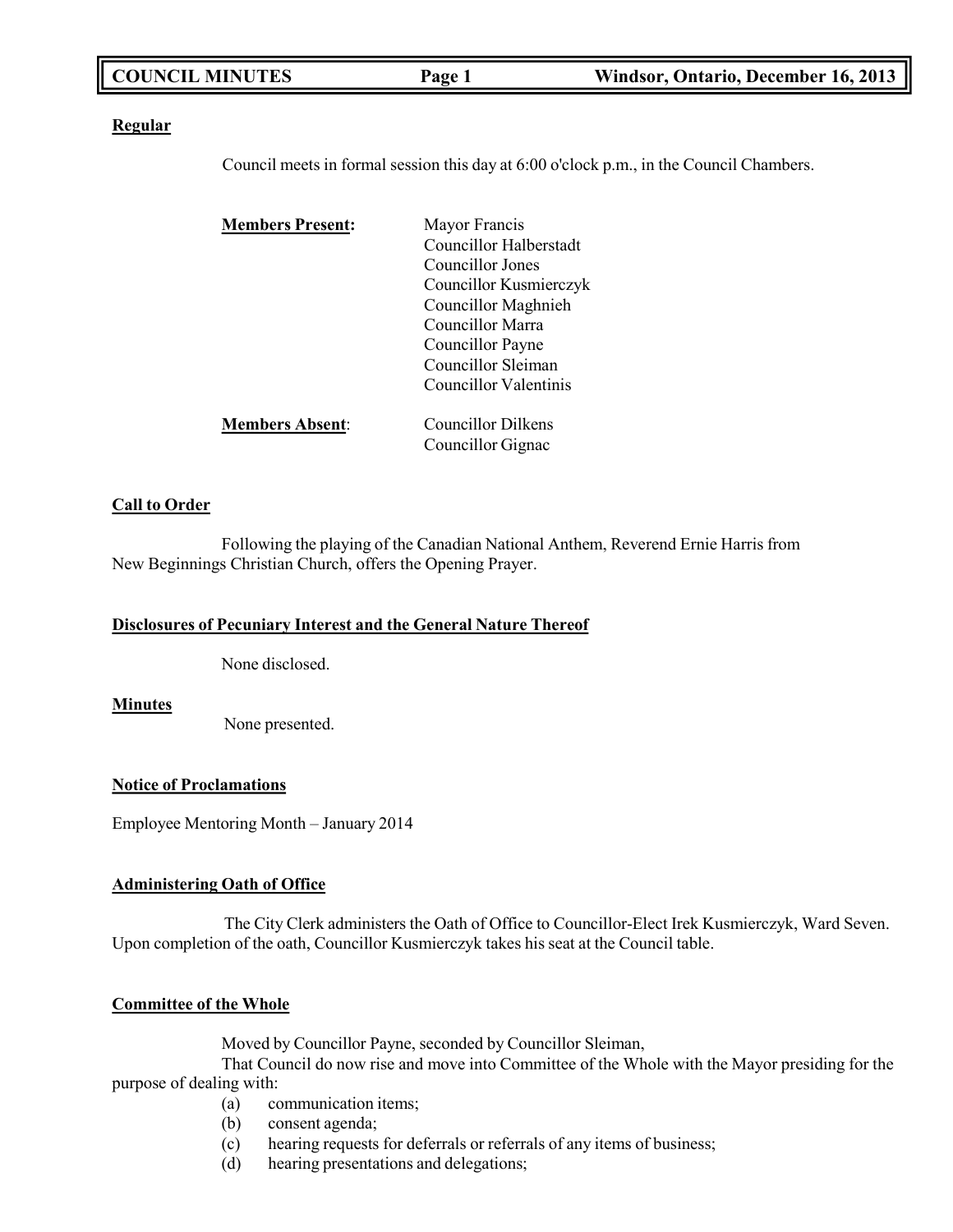- (e) consideration of business items;
- (f) consideration of Committee reports:
	- (i) **Report of Special In-Camera Meeting or other Committee as may be held prior to Council;**
		- (ii) **Report of Special In-Camera Meeting held December 10, 2013**

(g) consideration of by-laws 187-2013 through 197-2013 (inclusive). Carried.

## **Communications**

Moved by Councillor Valentinis, seconded by Councillor Payne,

**M462–2013** That the following Communication 1 to 8, 10 to 27, and 29 to 30 inclusive, as set forth in the Council Agenda **BE REFERRED** as noted except Communication No. 9, 28, 31 and 32, which are dealt with as follows:

## **Communication No. 9**

Moved by Councillor Jones, seconded by Councillor Marra,

**M463–2013** That the correspondence from the City of St. Catharines dated November 28, 2013 regarding "Compensation and Pensions for Veterans" **BE RECEIVED**, and further, that Council **ENDORSE** the position taken by the City of St. Catharines with respect to the veterans.

Carried.

GF2013

MB2013

## **Communication No. 28**

Moved by Councillor Maghnieh, seconded by Councillor Marra, **M464–2013** That the minutes of the Rail Issues Committee held on December 3, 2013 **BE ADOPTED** as presented.

Carried.

## **Communication No. 31**

Moved by Councillor Marra, seconded by Councillor Kusmierczyk,

**M465–2013** That the report of the Executive Director of Human Resources dated December 12, 2013 regarding "Arbitration Award – Windsor Professional Fire Fighters Association (WPFFA) and the Corporation of the City of Windsor (Corporation) and Implementation Plan, **BE REMOVED** from Communications and **BE CONSIDERED** during regular business items stage of the meeting.

Carried.

SF/11813

## **Communication No. 32**

Moved by Councillor Valentinis, seconded by Councillor Marra,

**M466–2013** That the report of the Executive Director of Recreation and Culture dated December 12, 2013 regarding "Update on Aquatic Activities" **BE RECEIVED** for information; and further, that Transit Windsor **PROVIDE** transportation for those children that use Waterworld, for the Waterpark soft opening, on a one time only basis.

Carried.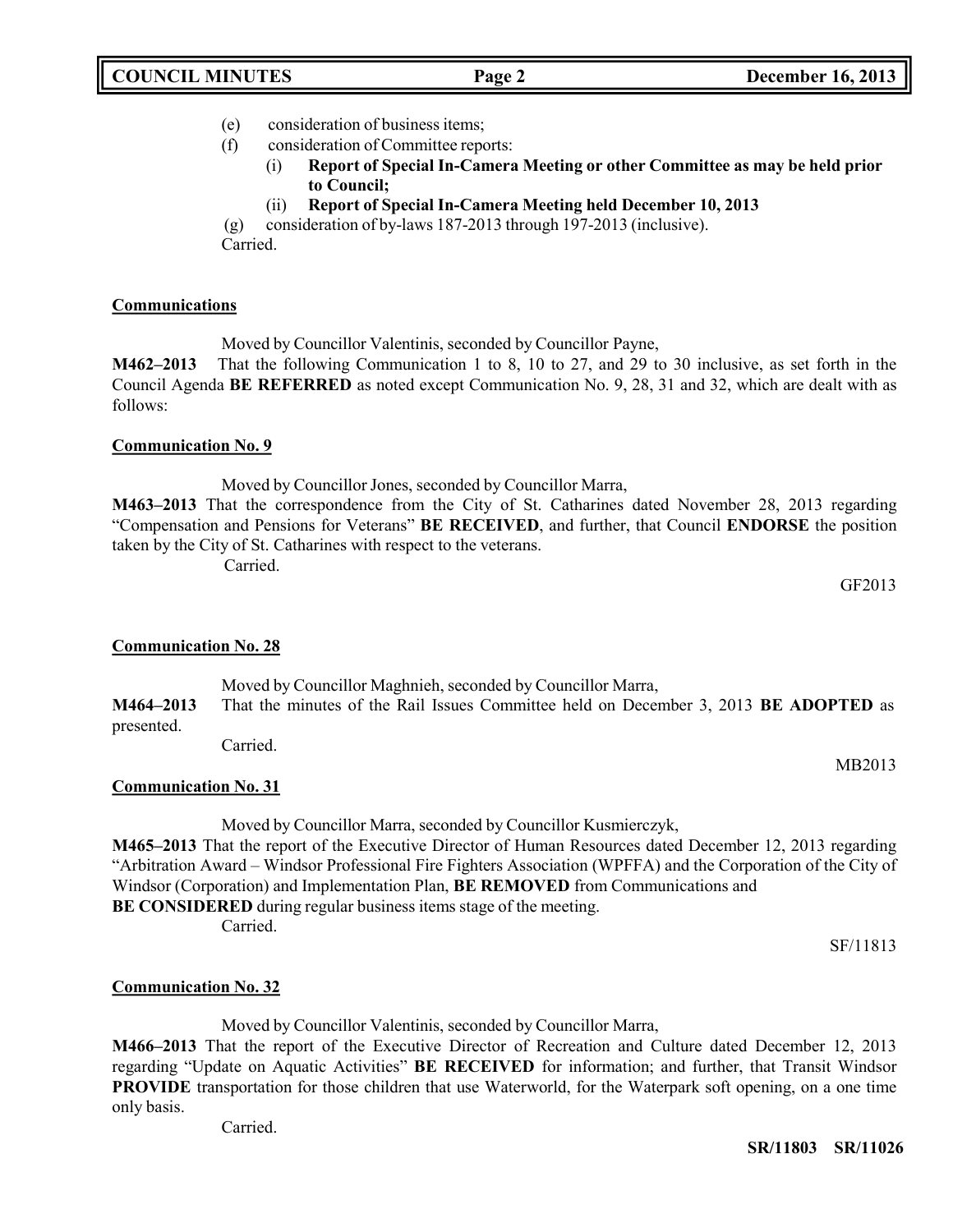**COUNCIL MINUTES Page 3 December 16, 2013**

| <b>Item</b>    | From                                                 | <b>Description</b>                                                                                                                                                                             |
|----------------|------------------------------------------------------|------------------------------------------------------------------------------------------------------------------------------------------------------------------------------------------------|
| $\mathbf{1}$   | Champion Products Corp.                              | Request to waive the security deposit for 1030 Walker Road, Windsor<br><b>City Planner</b><br><b>COUNCIL DIRECTION REQUESTED</b><br>Z/8955                                                     |
| $\overline{2}$ | Association of<br>Municipalities of Ontario<br>(AMO) | Bill 36, the Local Food Act, Passes Third Reading<br>Note & File<br><b>MMA2013</b>                                                                                                             |
| 3              | Association of<br>Municipalities of Ontario<br>(AMO) | 2013 Fall Economic Statement Highlights<br>Note & File<br><b>MMA2013</b>                                                                                                                       |
| 4              | Association of<br>Municipalities of Ontario<br>(AMO) | 2014 OMPF Allocations Announced<br>Chief Financial Officer & City Treasurer<br>Note & File<br><b>MMA2013</b>                                                                                   |
| 5              | Association of<br>Municipalities of Ontario<br>(AMO) | New Child Care Legislation Introduced/Long Term Energy Plan<br>Released<br>Note & File<br><b>MMA2013</b>                                                                                       |
| 6              | Association of<br>Municipalities of Ontario<br>(AMO) | Creating Greener Choices and Less Garbage<br><b>City Engineer</b><br>Note & File<br><b>MMA2013</b>                                                                                             |
| $\tau$         | Association of<br>Municipalities of Ontario<br>(AMO) | Economic Development Task Force November 2013<br>Note & File<br><b>MMA2013</b>                                                                                                                 |
| 8              | Ministry of Citizenship<br>and Immigration           | 2014 Volunteer Service Awards program<br>Note & File<br><b>GP2013</b>                                                                                                                          |
| 9              | City of St. Catharines                               | Compensation and Pensions for Veterans<br>Note & File<br><b>GF2013</b>                                                                                                                         |
| 10             | Pathway to Potential                                 | Fall/Winter 2013 Newsletter<br>Note & File<br>SS/10488                                                                                                                                         |
| 11             | <b>Transport Canada</b>                              | Harper government acts to increase transportation of dangerous goods<br>information sharing between rail companies and municipalities<br><b>City Engineer</b><br>Note & File<br><b>MTR2013</b> |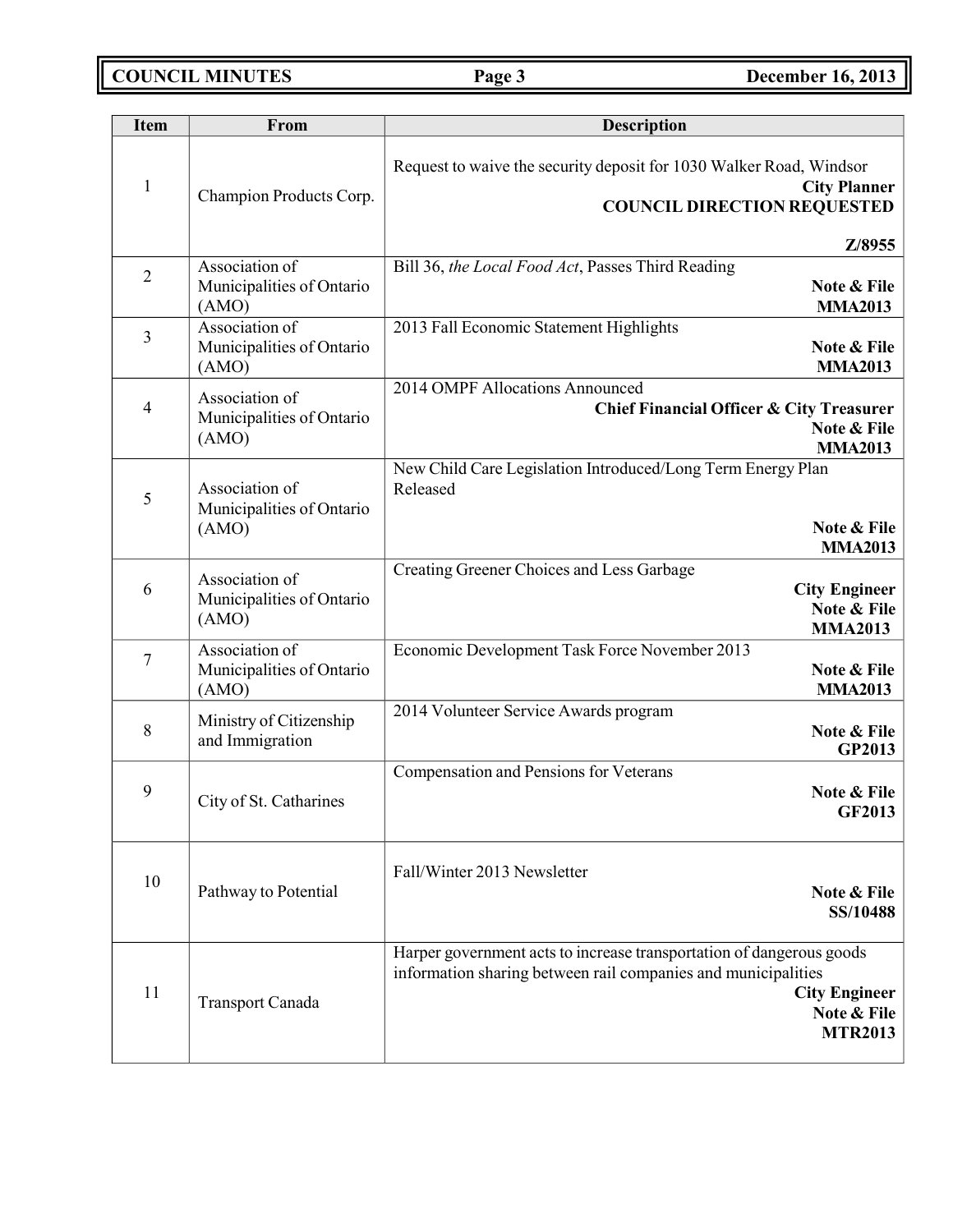**COUNCIL MINUTES Page 4 December 16, 2013**

| 12 | Town of Tecumseh                                        | Notice of the Passing of a Zoning By-law Amendment by the Corporation<br>of the Town of Tecumseh<br><b>City Solicitor</b><br><b>City Planner</b><br>Note & File<br><b>GM2013</b>                                                                                                                                                                                                                                        |
|----|---------------------------------------------------------|-------------------------------------------------------------------------------------------------------------------------------------------------------------------------------------------------------------------------------------------------------------------------------------------------------------------------------------------------------------------------------------------------------------------------|
| 13 | Veterans Affairs Canada                                 | Acknowledgement receipt of letter of correspondence by the City of<br>Windsor brought forward to the Minister's attention re: Windsor<br>Veterans Affairs Office<br>Note & File<br><b>APR2013</b>                                                                                                                                                                                                                       |
| 14 | <b>Union Gas</b>                                        | Union Gas filed an application with the Ontario Energy Board on<br>October 22, 2013 seeking changes to Union's regulated gas distribution,<br>transmission and storage services effective January 1, 2014<br>Note & File<br><b>MU2013</b>                                                                                                                                                                               |
| 15 | Ministry of Environment -<br><b>Operations Division</b> | Application for Approval of Waste Disposal Sites Waste Transfer<br>Located on Windsor Port Authority Property Windsor City, County of<br>Essex<br>MOE Reference Number 7734-9CXQS4<br><b>City Engineer</b><br><b>City Planner</b><br><b>City Solicitor</b><br>Note & File<br><b>SW2013</b>                                                                                                                              |
| 16 | Ministry of Municipal<br>Affairs and Housing            | 2013 Municipal Performance Measurement Program (MPMP)<br>Note & File<br>GP/7583                                                                                                                                                                                                                                                                                                                                         |
| 17 | Ontario Municipal Board<br>(OMB)                        | Zoning By-law 8600 of the City of Windsor to rezone lands respecting<br>2990 Curry Avenue from RD (Residential District) 1.4 Zone to CD<br>(Commercial District)<br>1.1 Zone to permit a professional office for a medical practitioner within<br>the existing residential building<br><b>Chief Building Official</b><br><b>City Solicitor</b><br><b>City Planner</b><br><b>Zoning Clerk</b><br>Note & File<br>ZB/11399 |
| 18 | Manager of Urban Design                                 | Application for Site Approval for - Architectura Inc. at 2500 Labelle<br><b>Street</b><br>Note & File<br>ZS/11804                                                                                                                                                                                                                                                                                                       |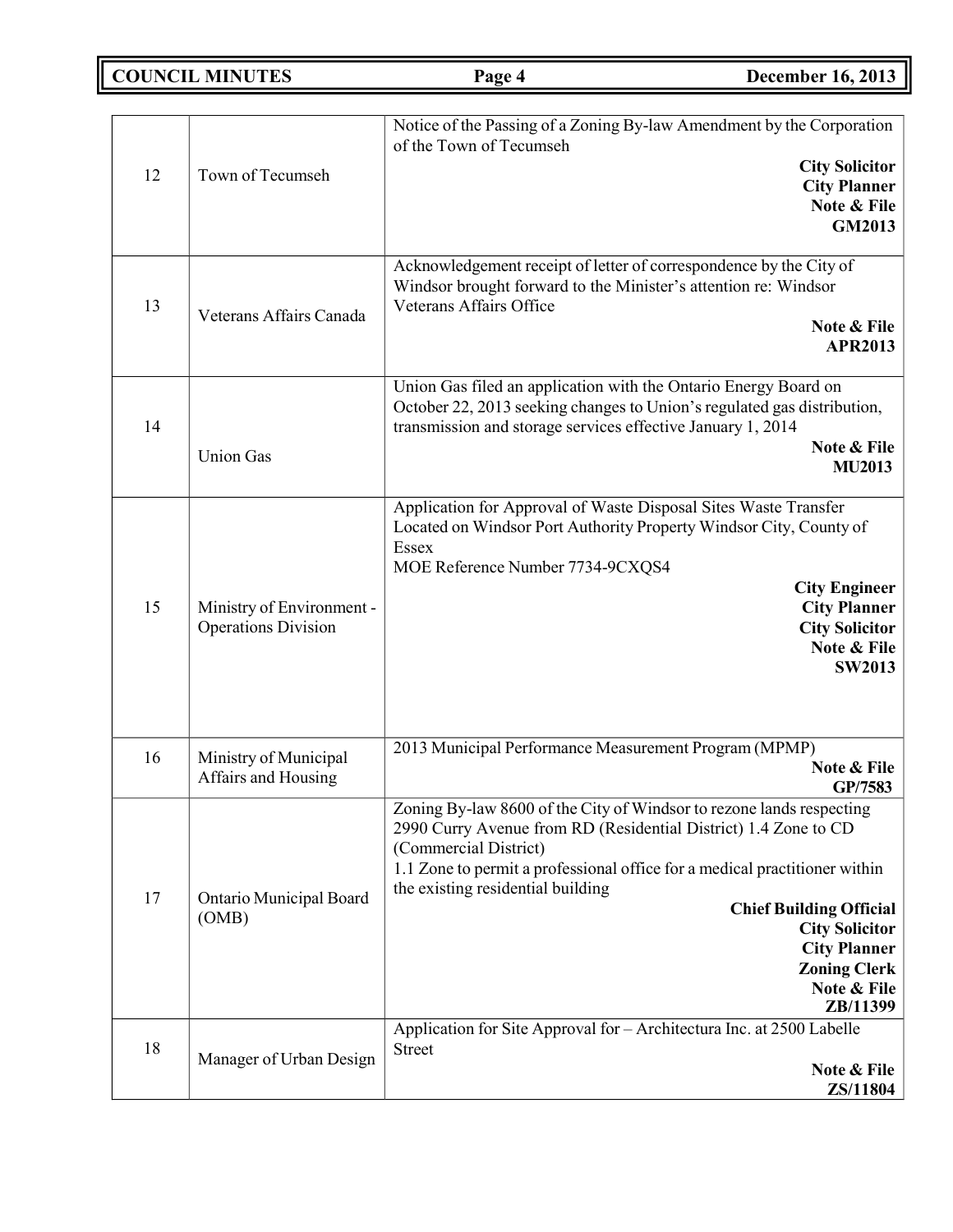**COUNCIL MINUTES Page 5 December 16, 2013**

| 19 | Manager of Urban Design                    | Application for Site Approval for - Architectura Inc. at 4000 Ducharme<br>St.                                                                                                         |
|----|--------------------------------------------|---------------------------------------------------------------------------------------------------------------------------------------------------------------------------------------|
|    |                                            | Note & File<br>ZS/11805                                                                                                                                                               |
| 20 | Manager of Urban Design                    | Application for Site Approval for - Winwest Enterprises Inc. at 11365<br>Tecumseh Road E                                                                                              |
|    |                                            | Note & File<br>ZS/11808                                                                                                                                                               |
| 21 | Committee of<br>Adjustment/Consent         | Committee of Adjustment/Consent Authority Agenda Record hearing for<br>Wednesday, December 18, 2013 at Room 409, 4th Floor, 400 City Hall<br>Square East, Windsor, Ontario            |
|    | Authority Agenda Record                    | Note & File<br>ZC2013                                                                                                                                                                 |
| 22 | Schulich School of<br>Medicine & Dentistry | Sponsorship to host the Canadian Federation of Medical Students<br>(CFMS) Annual General Meeting (AGM) in September 2014 in<br>Windsor, Ontario<br><b>COUNCIL DIRECTION REQUESTED</b> |
|    | (Western University)                       | Note & File<br><b>ME2013</b>                                                                                                                                                          |
|    | Association of                             | <b>Ombudsman Annual Report on Closed Meetings</b>                                                                                                                                     |
| 23 | Municipalities Ontario                     | <b>City Clerk</b><br>Note & File                                                                                                                                                      |
|    | (AMO)                                      | <b>MMA2013</b>                                                                                                                                                                        |
| 24 | Ministry of Citizenship<br>and Immigration | Nominations for Ontario Medal for Young Volunteers<br>Note & File<br>GP2013                                                                                                           |
| 25 | City Engineer                              | Ward 8 - Cold Milling & Asphalt Paving - Tender No. 112-13<br>Note & File                                                                                                             |
|    |                                            | <b>AFB/11544</b><br>Application for Site Plan Approval submitted by Nicole Sekela - 3230-                                                                                             |
| 26 | Manager of Urban Design                    | 3232 Sandwich St.                                                                                                                                                                     |
|    |                                            | Note & File<br>ZS/11811                                                                                                                                                               |
|    | Executive Director of                      | Windsor to Host MISA Ontario 2017                                                                                                                                                     |
| 27 | Information and<br>Technology              | Note & File<br><b>SI2013</b>                                                                                                                                                          |
| 28 | Rail Issues Committee                      | Minutes of the Rail Issues Committee held on December 3, 2013<br>Note & File                                                                                                          |
|    |                                            | <b>MB2013</b>                                                                                                                                                                         |
| 29 | Chief Financial Officer                    | Council and Appointees Statement of Remuneration and Expenses for<br>2012 from Agencies, Boards, and Commissions                                                                      |
|    |                                            | Note & File<br><b>ACO/7090</b>                                                                                                                                                        |
| 30 | Chief Financial Officer                    | Capital Project Variance Report as at September 30, 2013<br>Note & File<br>AF2013                                                                                                     |
| 31 | City Clerk                                 | Arbitration Award - Windsor Professional Fire Fighters Association<br>(WPFFA) and The Corporation of the City of Windsor (Corporation)<br>And Implementation Plan                     |
|    |                                            | Note & File<br>SF/11813                                                                                                                                                               |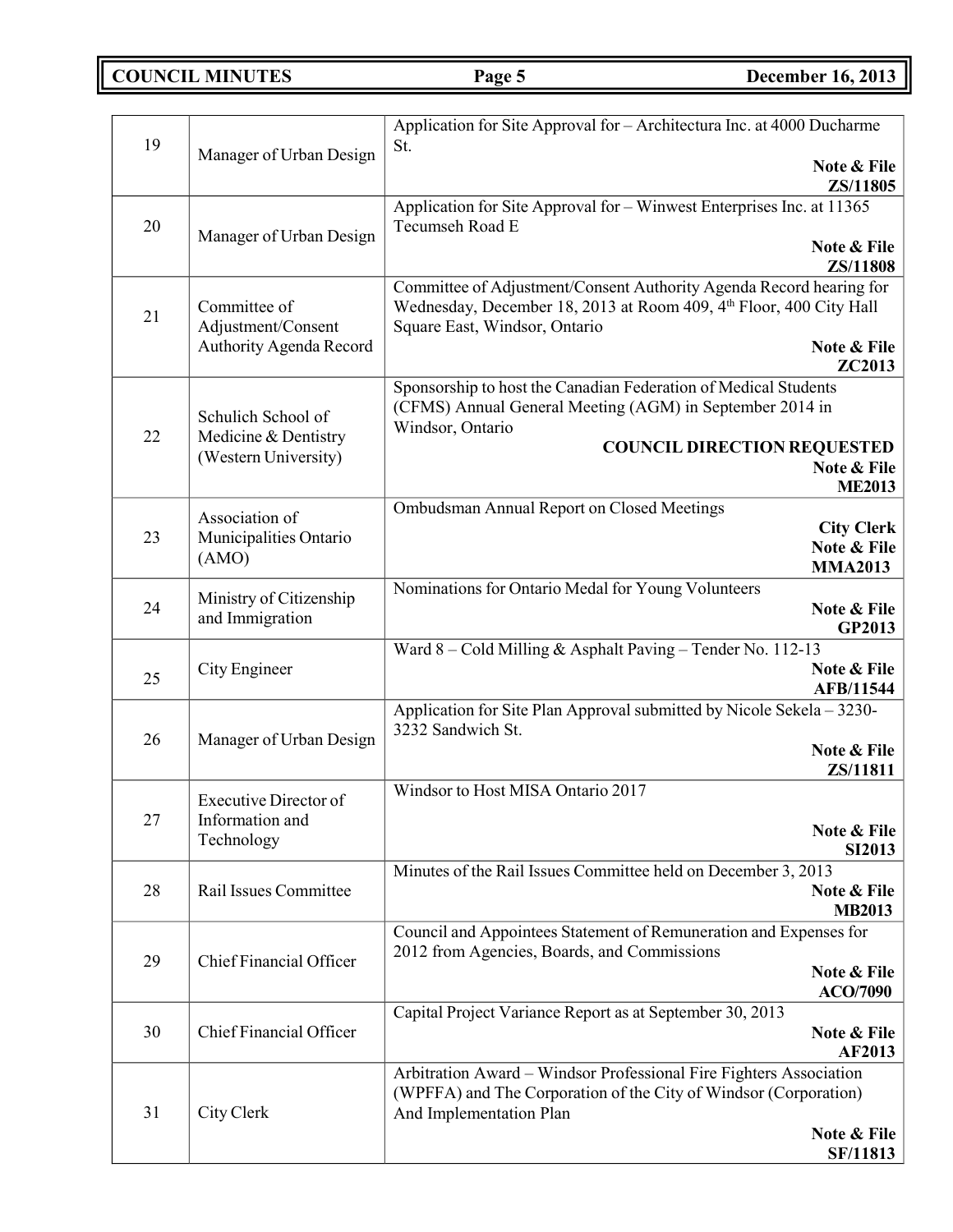| <b>COUNCIL MINUTES</b> | Page | <b>December 16, 2013</b> |
|------------------------|------|--------------------------|
|                        |      |                          |

| 32 | Executive Director of<br>Recreation and Culture | <b>Update on Aquatic Activities</b> | Note & File<br>SR/11803<br>SR/11026 |
|----|-------------------------------------------------|-------------------------------------|-------------------------------------|
|    | $\sim$ $\sim$ 1                                 |                                     |                                     |

Carried.

### **Consent Agenda**

Moved by Councillor Halberstadt, seconded by Councillor Jones,

That the following Consent Agenda and the recommendations contained in the administrative reports **BE APPROVED** as amended:

Item 1 Security System Improvements at the Art Gallery of Windsor, Tender No. 113-13

Item 3 RFP 91-13 – Purchase of One (1) Packer Body with a Crane for Parks Operations

Item 4 RFP 90-13 – Purchase of One (1) Sewer Cleaner/Vacuum Truck

Item 7 Mobile Strategy Update

Item 8 Chemical Requirements 2014 – LRWRP & LRPCP

Item 9 Willistead Manor Catering Service Agreement

Item 11 2014 International Children's Games

Item 12 Purchase of Holiday and Winter Classic Banners – CONFIRM AND RATIFY

Item 13 Windsor Police Services Board Fees and Charges By-law

Item 14 2014 Sewer Surcharge Rate Update

## **Consent Committee Reports**

| Social Development, Health & Culture Standing Committee |                    |                                                                      |  |
|---------------------------------------------------------|--------------------|----------------------------------------------------------------------|--|
| No.                                                     | <b>Description</b> |                                                                      |  |
|                                                         | Report No. 192     | Windsor Essex Ten Year Housing and Homelessness Plan                 |  |
|                                                         | Report No. 194     | Child Care Funding Formula and Funding Framework                     |  |
|                                                         | Report No. 195     | License to Operate and FLOW Membership Agreement with Wave Lock, LLC |  |

| <b>Planning and Economic Development Standing Committee</b> |                |                                                                                                                                                                        |
|-------------------------------------------------------------|----------------|------------------------------------------------------------------------------------------------------------------------------------------------------------------------|
| No.                                                         |                | <b>Description</b>                                                                                                                                                     |
|                                                             | Report No. 184 | Windsor Beauty & Esthetics Supply Inc., Amendment to Zoning By-law 8600,<br>6640 Tecumseh Road East, permit a retail store within the existing commercial<br>building) |

Carried.

## **Deferrals and/or Referrals and Withdrawals**

None.

## **Presentations & Delegations:**

**PRESENTATIONS:**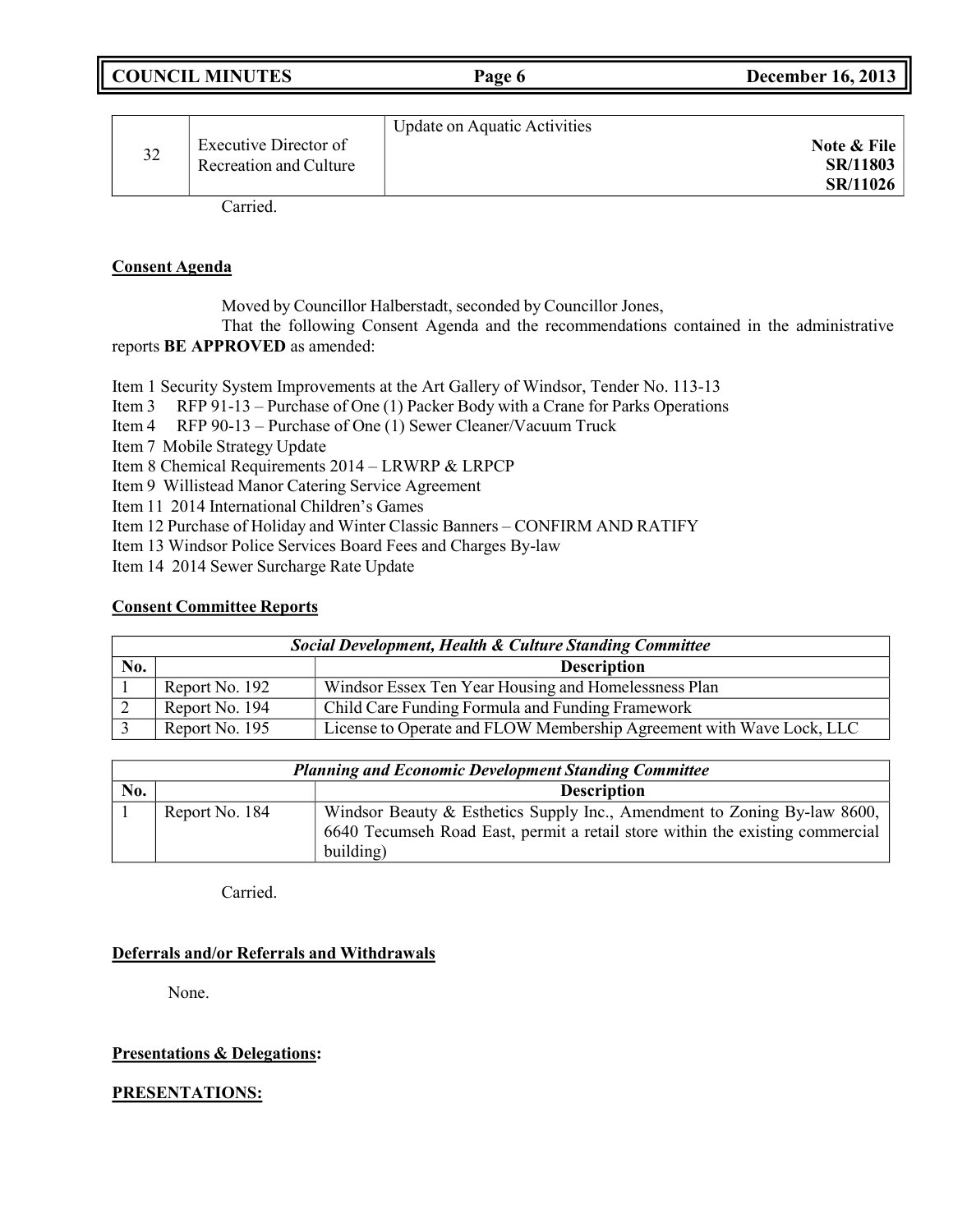## **COUNCIL MINUTES Page 7 December 16, 2013**

#### **Integrity Commissioner's 2012-2013 Annual Report**

#### **Bruce P. Elman, Integrity Commissioner**

Bruce P. Elman, Integrity Commissioner, appears before Council to present Mayor Francis and Members of Council with his Annual Report, 2012-2013, including a status update on the number of complaints received to-date, and concludes by advising that proposed changes to the Code of Conduct are forthcoming.

Moved by Councillor Marra, seconded by Councillor Valentinis, **M445-2013** That the presentation by Bruce P. Elman, Integrity Commissioner, regarding the Annual Report for 2012-2013 **BE RECEIVED** for information. Carried.

GM/10017

#### **Corporate Asset Management Plan**

## **Melissa Osborne, Senior Manager of Asset Planning and Gareth Lifton, Global Leader for Asset Management, CH2MHill**

Melissa Osborne, Senior Manager of Asset Planning and Gareth Lifton, Global Leader for Asset Management, CH2MHill, appear before Council to provide an overview of the Corporate Asset Management Plan, including why there's a need for asset management, the Corporate AMP Framework, AMP Development, Canadian Infrastructure Report Card (2012), Comparisons with other municipalities, state of local infrastructure, level of service, financing strategies approved, and plan improvement and monitoring.

#### **Edy Haddad, resident of Ward 4**

Edy Haddad, resident of Ward 4, appears before Council to provide comment regarding the proposed corporate asset management plan, suggesting that there is a need for a "master plan" for Windsor and that senior levels of government need to assist.

### **GFG/9967** 6

(For final disposition of this matter, see **Clause 251/2013** in Schedule "A" attached hereto.)

#### **DELEGATIONS**

#### **Report No. 185 of the Planning & Economic Development Standing Committee (1433389 Ontario Ltd.,** Rezoning, 866 & 870 Erie Street East, allow a Lodging House as additional permitted use on subject lands

#### **Frank Fazio, Solicitor**

Frank Fazio, Solicitor, appears before Council and is available for questions regarding the rezoning request for 866 and 870 Erie Street East, to allow a Lodging House as additional permitted use on subject lands.

ZB/11761

(For final disposition of this matter, see Clause **M472-2013** in Schedule "A" attached hereto.)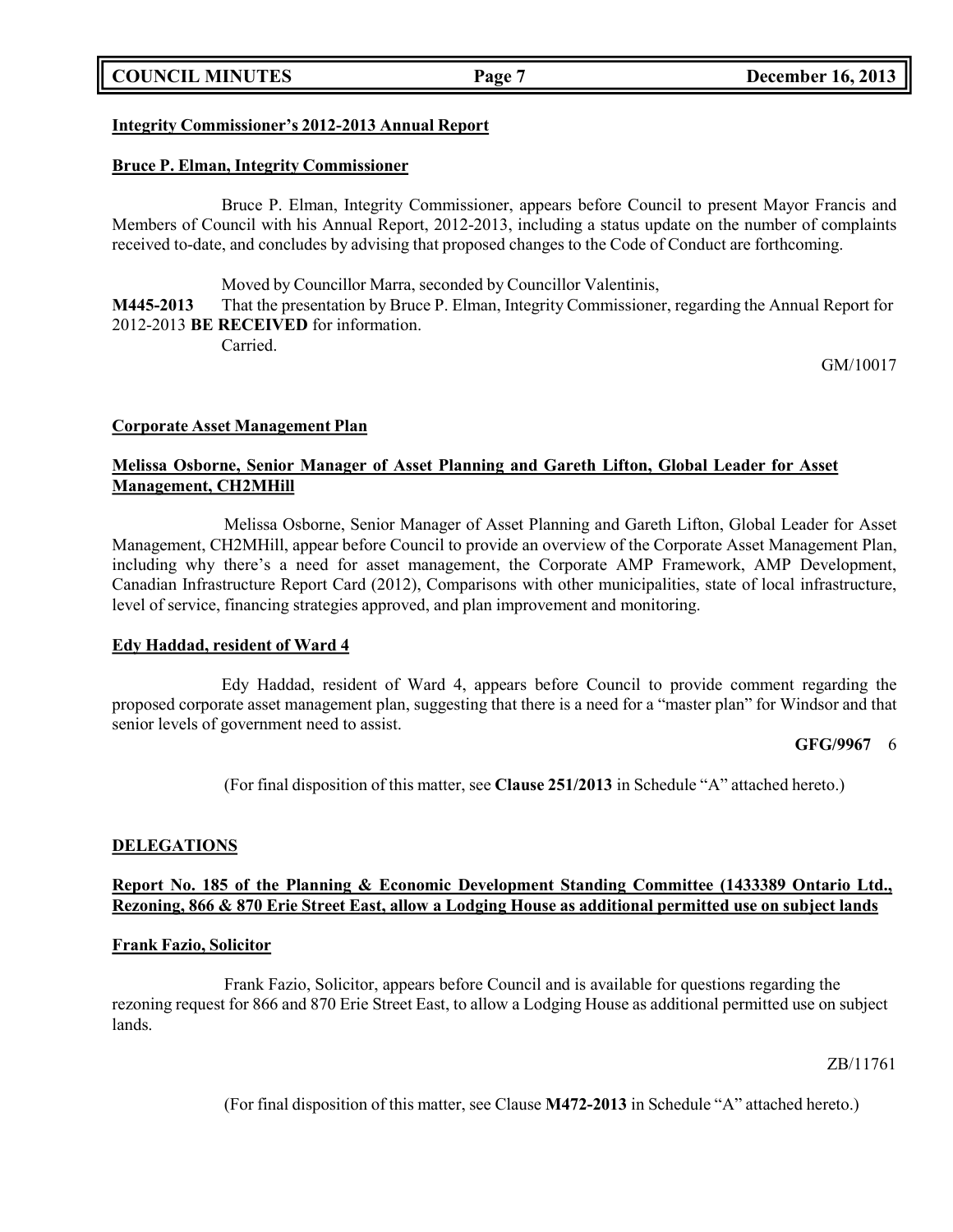### **COUNCIL MINUTES Page 8 December 16, 2013**

### **City of Windsor Continue to Serve as Community Entity for Federal Homelessness Program Funding**

#### **Edy Haddad, resident of Ward 4**

Edy Haddad, resident of Ward 4, appears before Council to provide comment regarding the Community Entity for Federal Homelessness Program Funding, suggesting that Council approve authorizing an agreement for this matter.

**SS/4274** 2

(For final disposition of this matter, see Clause 246/2013 in Schedule "A" attached hereto.)

#### **Accountability and Transparency Measures Update**

### **Paul Synnott, resident of Ward 3**

Paul Synnott, resident of Ward 3, appears before Council to request that Council not approve the proposed recommendation to employ Local Authority Services Ltd as the Meetings Investigator, and that instead, Council should use the services of the Ombudsman, which would be at no cost to the city.

Mayor Francis leaves the meeting at 7:18 o'clock p.m., and Councillor Jones assumes the Chair. Mayor Francis returns to the meeting at 7:20 o'clock p.m., and Councillor Jones returns to his seat at the Council table.

#### **Edy Haddad, resident of Ward 4**

Edy Haddad, resident of Ward 4, appears before Council to request that Council not approve the proposed recommendation to employ Local Authority Services Ltd as the Meetings Investigator, and that instead, Council should use the services of the Ombudsman, which would be at no cost to the city.

Moved by Councillor Jones, seconded by Councillor Sleiman,

That Bruce Elman BE APPOINTED as the Meetings Investigator for the City of Windsor pursuant to section 239(2) of *the Municipal Act, S.O. 2001, c.25*, as amended and that the Chief Administrative Officer and City Clerk BE AUTHORIZED to execute an agreement with Mr. Elman for these services for the period January 1, 2014-December 31, 2015, which agreement is satisfactory in technical content to the City Clerk, in legal form to the City Solicitor and in financial content to the CFO/City Treasurer.

> The motion is **put** and is **lost**. Aye votes: Councillors Jones and Sleiman. Nay votes: Councillor Halberstadt, Payne, Maghnieh, Kusmierczyk, Marra and Valentinis.

#### **GM/10017** 5

(For final disposition of this matter, see **Clause 250/2013** in Schedule "A" attached hereto.)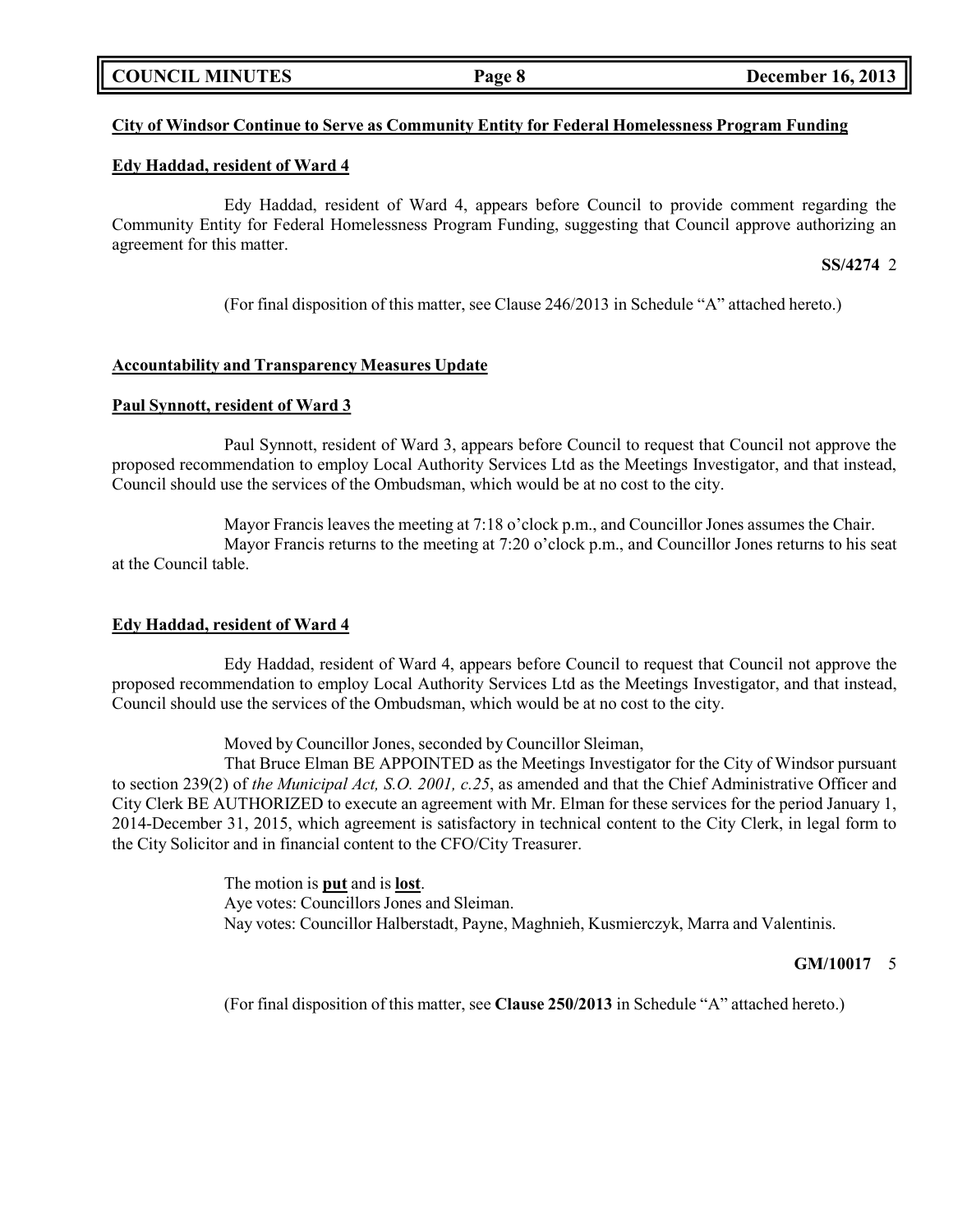|  | <b>COUNCIL MINUTES</b> |
|--|------------------------|
|--|------------------------|

## **Adoption of Open Board Meetings for the EnWin Group of Companies**

#### **Edy Haddad, resident of Ward 4**

Edy Haddad, resident of Ward 4, appears before Council to speak in support of the proposed adoption of Open Board Meetings for the EnWin Group of Companies, suggesting that this would restore confidence in the conduct of EnWin.

#### **Adiona Afoladi, resident**

Adiona Afoladi, resident, appears before Council to speak in support of the proposed adoption of Open Board Meetings for the EnWin Group of Companies.

#### **MU2013 10**

(For final disposition of this matter, see Clause 255/2013 in Schedule "A" attached hereto.)

## **Communication No. 31 – Arbitration Award – Windsor Professional Fire Fighters Association (WPFFA) and The Corporation of the City of Windsor (Corporation) and Implementation Plan**

### **Angelo Gertsakis, President, and Wayne Currie – Windsor Professional Firefighters Association**

Angelo Gertsakis, President, and Wayne Currie – Windsor Professional Firefighters Association, appear before Council to state that whereas they understand the economic and political climate of the community, they would like the opportunity to work with Council and develop a proposal in an enhanced manner that would be in the best interests of the residents that they serve, as the current plan that is being proposed, falls short on that and that would be risky and a step backwards.

#### **Pat Burke, resident**

Pat Burke, resident, appears before Council to provide comment and insights on the proposed changes to Fire and Rescue Services, suggesting that there should at minimum, be a comprehensive risk assessment and analysis before any approvals are made and implemented.

Mayor Francis leaves the meeting at 8:52 o'clock p.m., and Councillor Valentinis assumes the

Chair.

Mayor Francis returns to the meeting at 8:57 o'clock p.m., and Councillor Valentinis returns to his seat at the Council table.

Moved by Councillor Valentinis, seconded by Councillor Payne, **M467-2013** That the report of the Executive Director of Human Resources dated December 12, 2013 regarding "Arbitration Award – Windsor Professional Fire Fighters Association (WPFFA) and The Corporation of the City of Windsor (Corporation) and Implementation Plan" **BE RECEIVED,** and that M460-2013 **BE ADOPTED AS AMENDED**.

Carried.

SF/11813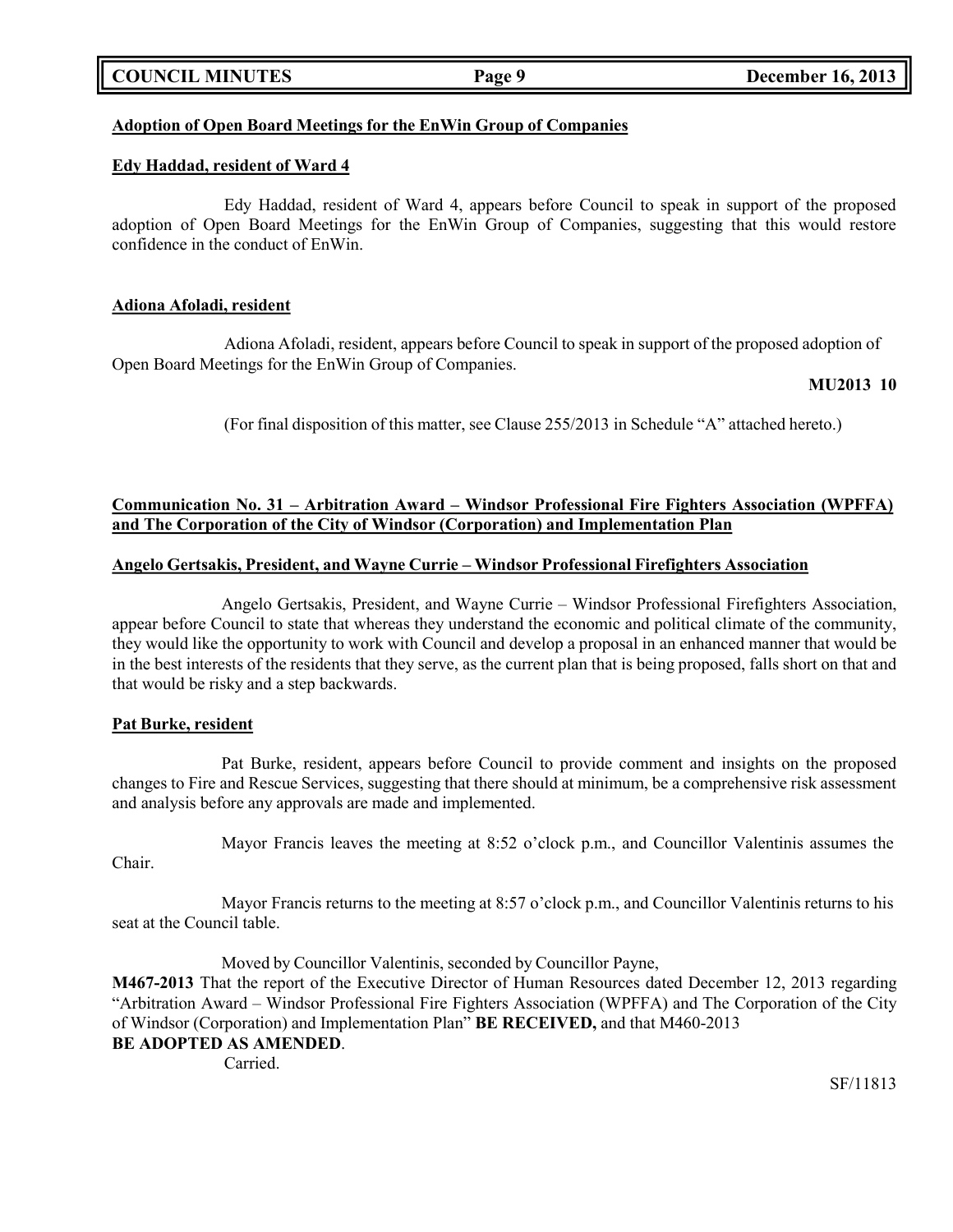## **Regular Business Items (for final disposition of these matters see Schedule "A" attached)**

Nil.

#### **Consideration of Committee Reports**

Moved by Councillor Payne, seconded by Councillor Sleiman, **M461-2013** That the **Report of Special In-Camera Meeting held** December **16, 2013, BE ADOPTED** as presented.

Carried.

ACO2013

## *M460-2013 AS AMENDED BY M467-2013 ADOPTED BY COUNCIL December 16, 2013 See also By-law 195-2013*

Moved by Councillor Payne, seconded by Councillor Sleiman, **M460-2013** That the **Report of Special In-Camera Meeting held December 10, 2013, BE ADOPTED** as amended.

Carried.

ACO2013

#### **By-laws**

Moved by Councillor Kusmierczyk, seconded by Councillor Valentinis,

That the following By-laws No. 187-2013 through 197-2013 (inclusive), be introduced and read a first and second time:

- 187-2013 "A BY-LAW TO FURTHER AMEND BY-LAW 9023 BEING A BY-LAW TO REGULATE VEHICULAR PARKING WITHIN THE LIMITS OF THE CITY OF WINDSOR ON MUNICIPAL STREETS, MUNICIPAL PARKING LOTS AND PRIVATE PROPERTIES", authorized by CAO2537, adopted December 2, 2013
- 188-2013 "A BY-LAW TO ASSUME FOR SUBSEQUENT CLOSURE TO BE CONSOLIDATED WITH LANDS OWNED BY THE CORPORATION OF THE CITY OF WINDSOR THE 4.26 METRE (14.0 FEET) WIDE EAST/WEST ALLEY BETWEEN EDWARD AVENUE AND ISABELLE PLACE, SOUTH OF EDGAR STREET, CITY OF WINDSOR" authorized by CR70-2012, adopted April 2, 2013
- 189-2013 "BY-LAW TO CLOSE, STOP UP AND RETAIN FOR LOT CONSOLIDATION PURPOSES THE 4.26 METRE (14.0 FEET) WIDE EAST/WEST ALLEY BETWEEN EDWARD AVENUE AND ISABELLE PLACE, SOUTH OF EDGAR STREET, CITY OF WINDSOR", authorized by CR248/2012 and CR71/2012, adopted November 5, 2012
- 190-2013 "A BY-LAW TO DESIGNATE THE LANDS AND PREMISES SITUATE WITHIN THE CITY OF WINDSOR, MUNICIPALLY KNOWN AS *703-717 OUELLETTE AVENUE (part of which was formerly known as 716 Pelissier Street)* TO BE OF CULTURAL HERITAGE VALUE OR INTEREST UNDER THE PROVISIONS OF THE ONTARIO HERITAGE ACT, R.S.O. 1990, CHAPTER O.18, AS AMENDED", authorized by M371-2013, adopted October 7, 2013
- 191-2013 "A BY-LAW TO DESIGNATE THE LANDS AND PREMISES SITUATE WITHIN THE CITY OF WINDSOR, MUNICIPALITY KNOWN AS *185 OUELLETTE AVENUE* TO BE OF CULTURAL HERITAGE VALUE OR INTEREST UNDER THE PROVISIONS OF THE ONTARIO HERITAGE ACT, R.S.O. 1990, CHAPTER O18, AS AMENDED", authorized by M372-2013, adopted October 7, 2013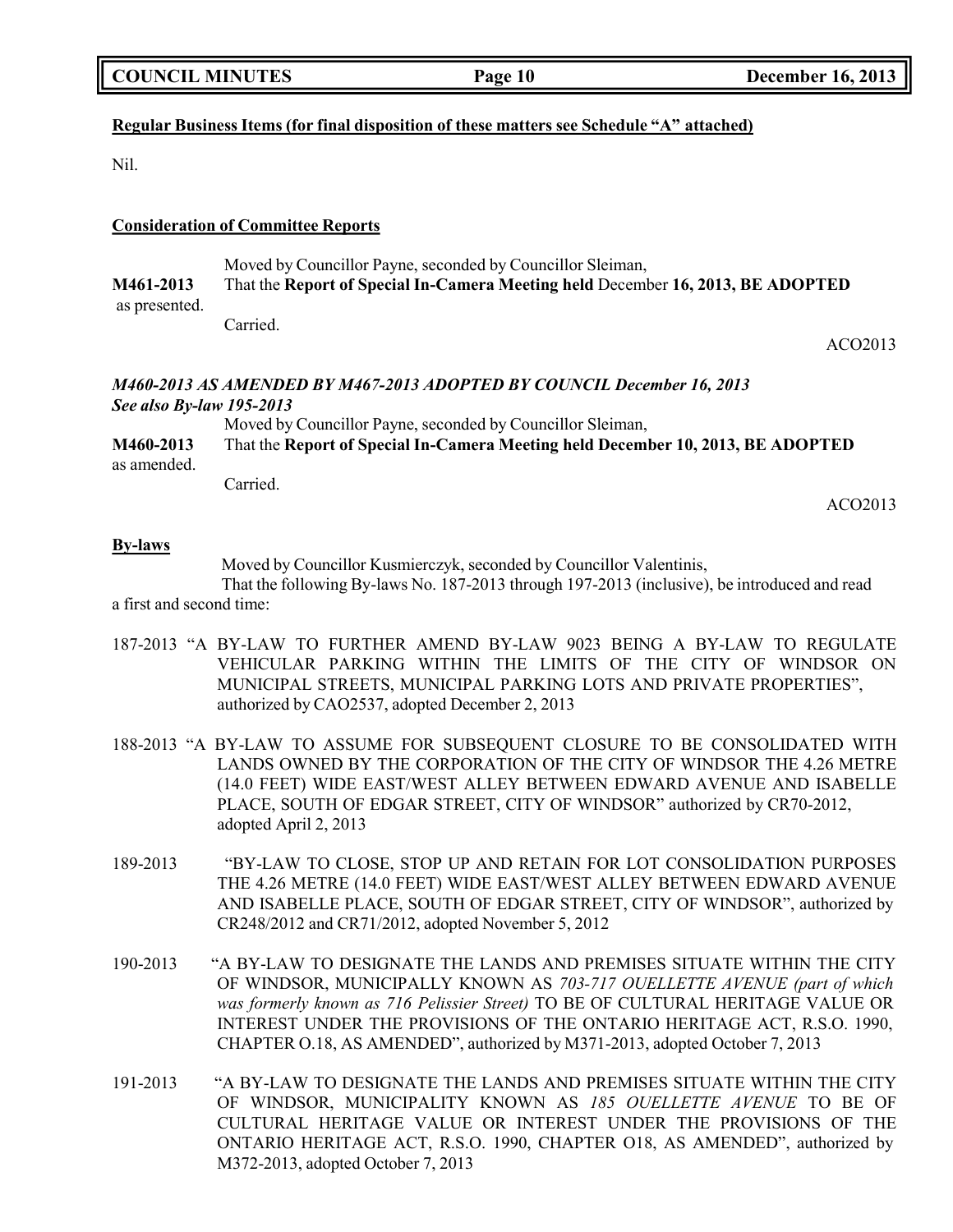**COUNCIL MINUTES Page 11 December 16, 2013**

- 192-2013 "A BY-LAW TO A BY-LAW TO FURTHER AMEND BY-LAW NUMBER 8600 CITED AS THE "WINDSOR CORE AREA ZONING BY-LAW", authorized by B/L337-2004, adopted October 12, 2004
- 193-2013 "A BY-LAW TO FURTHER AMEND BY-LAW NUMBER 8600 CITED AS THE "WINDSOR CORE AREA ZONING BY-LAW", authorized by CR666/2004 & B/L 291-2004, adopted July 12, 2004
- 194-2013 "A BY-LAW TO PROVIDE THAT PART-LOT CONTROL SHALL NOT APPLY TO CERTAIN LAND THAT IS WITHIN *REGISTERED PLAN 12M-533,* IN THE CITY OF WINDSOR", authorized by BL139-2013, adopted, August 26, 2013
- 195-2013 "A BY-LAW TO APPOINT SHELBY ASKIN HAGER AS CITY SOLICITOR AND TO RESCIND THE APPOINTMENT OF GEORGE WILKKI AS CITY SOLICITOR", authorized by M460-2013, adopted December 16, 2013
- 196-2013 "A BY-LAW TO AUTHORIZE THE ENTERING INTO OF AN AGREEMENT WITH THE WINDSOR-DETROIT TUNNEL CORPORATION FOR THE PROVISION OF A MUNICIPAL CAPITAL FACILITY AT THE WINDSOR/DETROIT TUNNEL PLAZA, 31 PLAZA STREET EAST, SAVE AND EXCEPT THE DUTY FREE STORE", authorized by M440-2013, adopted November 18, 2013
- 197-2013 "A BY-LAW TO CONFIRM THE PROCEEDINGS OF THE COUNCIL OF THE CORPORATION OF THE CITY OF WINDSOR AT ITS MEETING HELD ON THE 16TH DAY OF DECEMBER, 2013"

Carried.

Moved by Councillor Payne, seconded by Councillor Halberstadt,

That the Committee of the Whole does now rise and report to Council respecting the business items considered by the Committee:

- **1) Communication Items (as amended)**
- **2) Consent Agenda (as amended)**
- **3) Items Deferred**
- **Items Referred**
- **4) Consideration of the Balance of Business Items (see Schedule "A")**
- **5) Committee Reports (as amended)**
- **6) By-laws given first and second readings (as presented)**

Carried.

#### **Notices of Motion**

Moved by Councillor Kusmierczyk, seconded by Councillor Marra,

**M473-2013** That Rule 13.9 of the Procedure By-law of the Procedure By-law regarding business not already before Council **BE WAIVED** to permit the introduction of a motion for consideration without prior notice regarding a speed cushion installed on Bellagio Drive north of Beverly Glen Street.

Carried.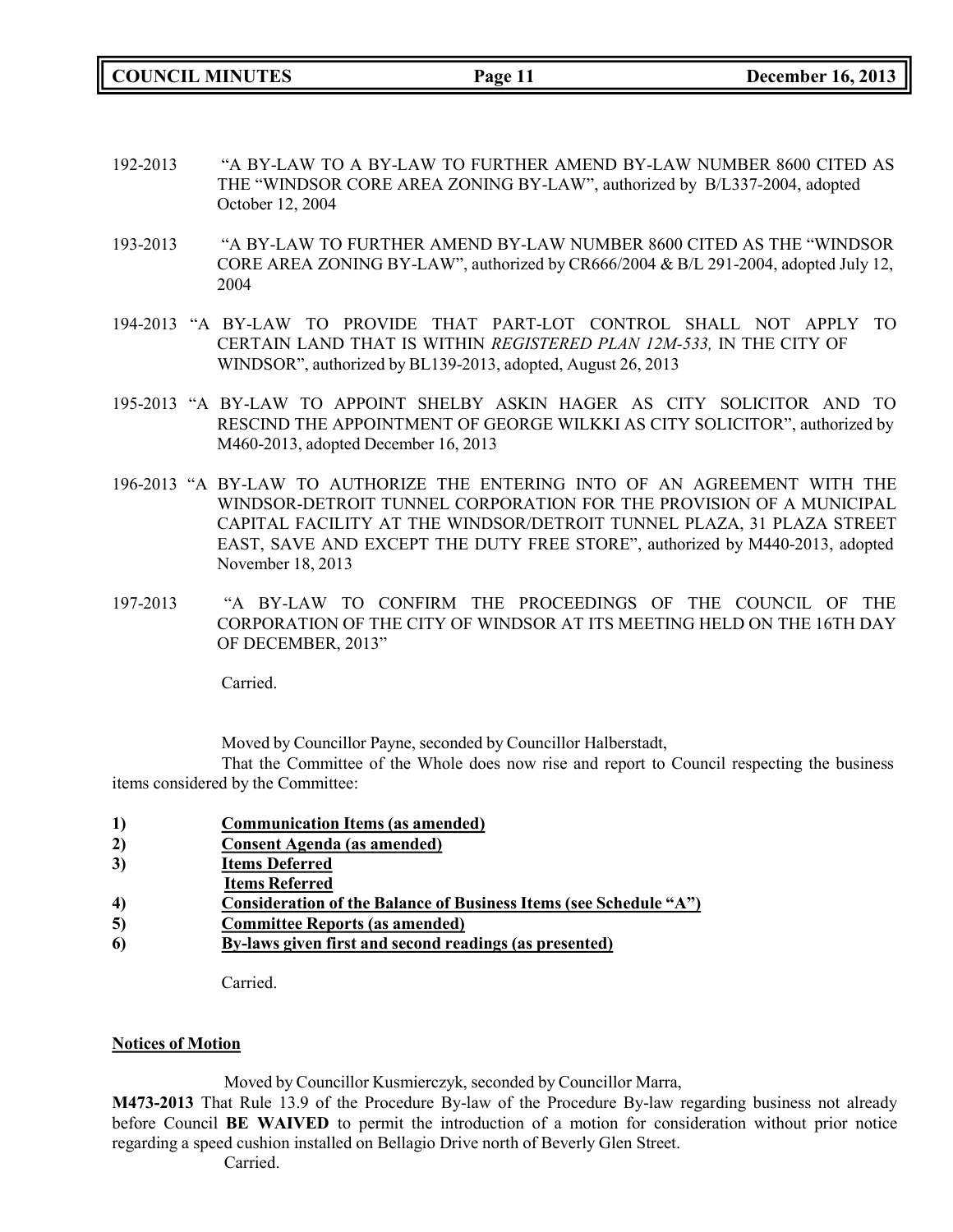| M474-2013<br>as follows: | Moved by Councillor Kusmierczyk, seconded by Councillor Payne,<br>WHEREAS City Council, at its meeting held September 23, 2013 adopted M360-2013 |  |
|--------------------------|--------------------------------------------------------------------------------------------------------------------------------------------------|--|
|                          | That the speed cushion installed on Bellagio Drive north of Beverly Glen Street<br>October 2012 BE REMOVED.<br>Carried.                          |  |
| as follows:              | AND WHEREAS City Council at its meeting held September 23, 2013 further adopted M355-2013                                                        |  |
|                          | That the speed cushion removed from Bellagio Drive BE RELOCATED and<br><b>INSTALLED</b> on Bartlet Drive; and further,                           |  |
|                          | That Report No. 152 of the Environment, Transportation & Public Safety                                                                           |  |
|                          | <b>Standing Committee</b> of its meeting held July 24, 2013 regarding "Bartlet Drive and                                                         |  |
|                          | Bellagio Drive Traffic Calming Pilot Projects – Follow-up"                                                                                       |  |
|                          | BE RECEIVED, and that the report not proceed to the consultant;                                                                                  |  |
|                          | Carried.                                                                                                                                         |  |
|                          | Councillors Halberstadt and Maghnieh voting nay.                                                                                                 |  |
|                          | Mayor Francis was absent from the meeting when the vote was taken on this                                                                        |  |

matter.

**AND WHEREAS** new information has come to light indicating that there is support on Bellagio Drive and a willingness to have the speed cushion RELOCATED to the front of their homes on Bellagio Drive;

**NOW THEREFORE BE IT RESOLVED** that the speed cushion installed on Bellagio Drive north of Beverly Glenn Street in October of 2012 and earmarked for relocation to Bartlet Drive in accordance with M355-2013, BE RELOCATED to approximately 20m south of Beverly Glen St. subject to field confirmation by Public Works Operations; and further,

That the request for a speed cushion on Bartlet Drive **BE REFERRED** to Council for direction.

Carried.

ST2013

## **Third Reading of By-laws**

Moved by Councillor Jones, seconded by Councillor Maghnieh,

That the following By-laws No. 187-2013 through 197-2013 (inclusive), having been read a first and second time be now read a third time and finally passed and that the Mayor and Clerk **BE AUTHORIZED** to sign and seal the same notwithstanding any contrary provision of the Council. Carried.

### **Petitions**

None presented.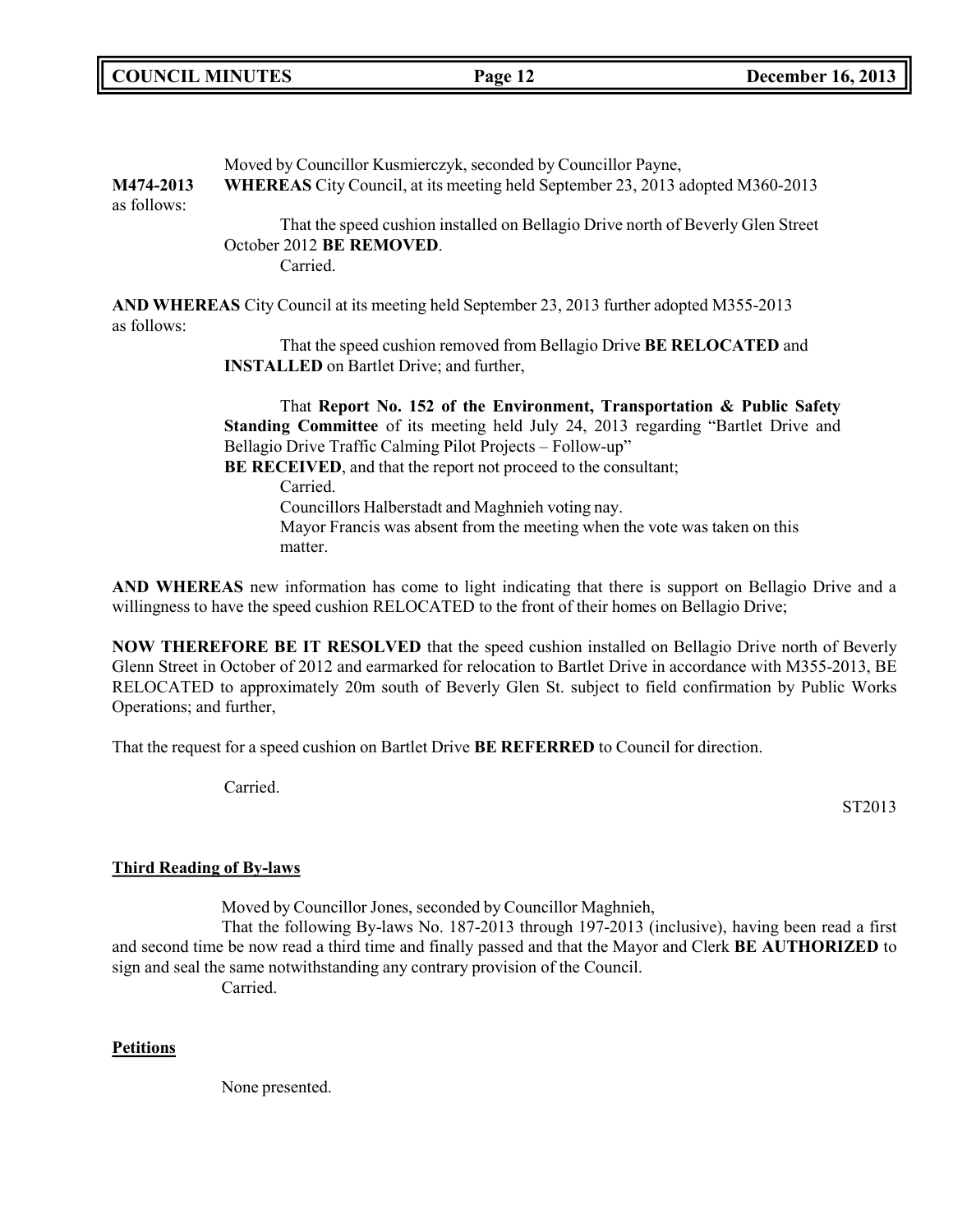## **Council Questions**

Moved by Councillor Sleiman, seconded by Councillor Valentinis,

**M475-2013** That the following Council Question by Councillor Payne **BE APPROVED**, and that Administration **BE DIRECTED** to proceed with the necessary actions to respond to the Council Question in the form of a written report, consistent with Council's instructions, and in accordance with Section 17.1 of the Procedure By-law 98-2011:

CQ38-2013

Asks for a report on the issue involving access to the Windsor Christian Fellowship building in Ward 9 from the proposed East-West arterial

ST2013 (

Carried.

#### **Adjournment**

Moved by Councillor Kusmierczyk, seconded by Councillor Sleiman, That this Council meeting stand adjourned until the next regular meeting of Council or at the call

## of the Mayor.

Carried.

Accordingly, the meeting is adjourned at 9:48 o'clock p.m.

**MAYOR**

**THIS IS A DRAFT COPY**

**CITY CLERK**

**DEPUTY CITY CLERK**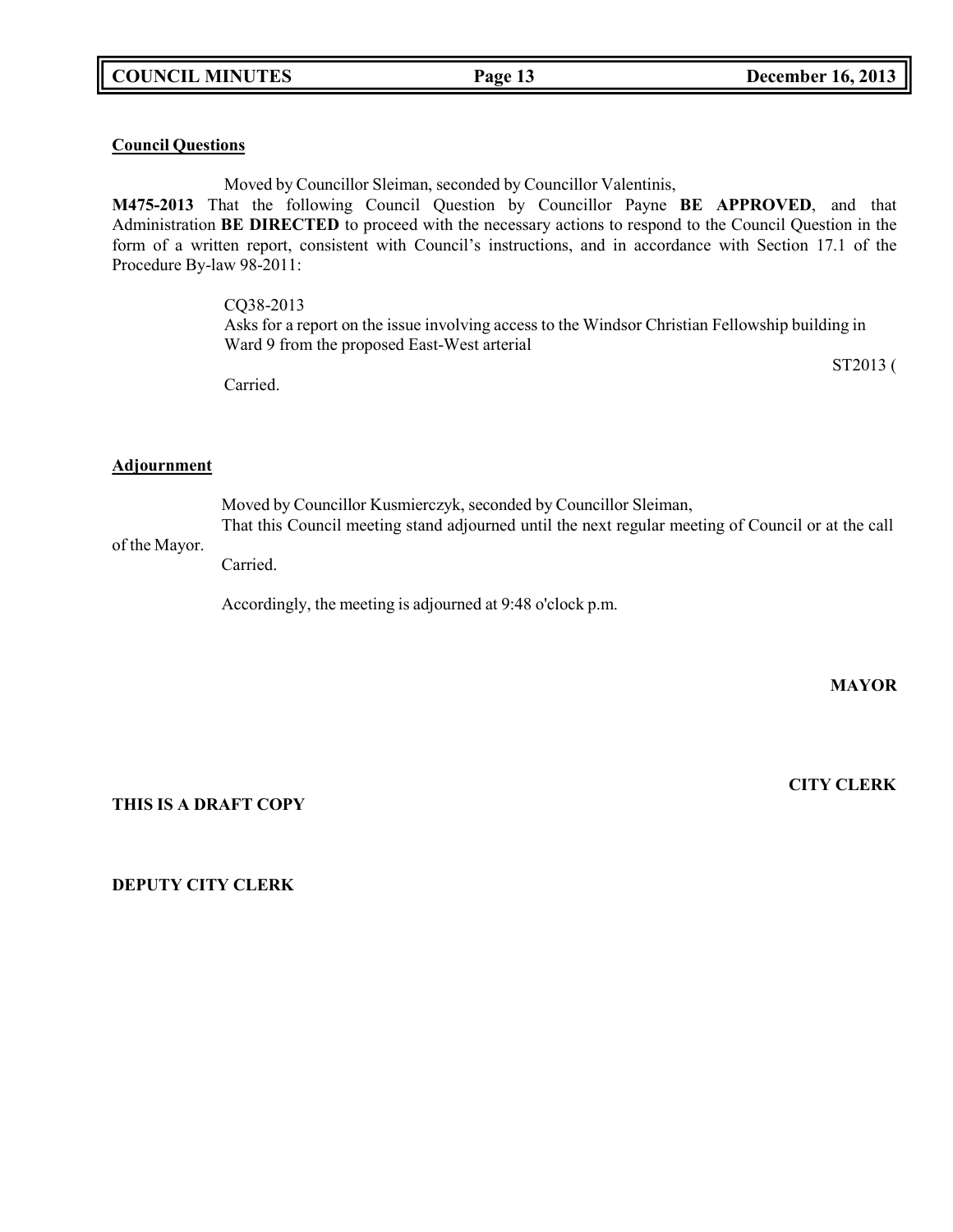# **COUNCIL MINUTES Page 14 December 16, 2013**

Halberstadt Jones

#### CR245/2013

That Council **APPROVE** the selection of Mid South Contractors as the successful Bidder to provide the improvements to the security systems at the Art Gallery of Windsor, 401 Riverside Dr. W. in the City of Windsor for a total tender price of \$363,608.00 plus HST to **BE CHARGED** to account 001-5410-1790-02942-7119006 and further that the CAO and City Clerk **BE AUTHORIZED** to sign an agreement satisfactory in form to the City Solicitor, in technical content to the Executive Director of Parks and Facility Operations, and in financial content to the City Treasurer.

Carried.

Report Number **16877 APM/10030 C1**

Jones Marra

CR246/2013

- 1. THAT the Chief Administrative Officer and City Clerk **BE AUTHORIZED** to sign an agreement with Human Resources Skills Development Canada (HRSDC) which designates the City of Windsor as the Community Entity for the Homelessness Partnering Strategy for the period covering April 1, 2014 to March 31, 2019, satisfactory in form to the City Solicitor, in technical content to the Executive Director of Housing and Children's Services and financial content to the City Treasurer; and further
- 2. THAT as the Community Entity for the Homelessness Partnering Strategy (HPS), the Community Development & Health Commissioner **BE AUTHORIZED** to enter into agreements with community partners for projects related to addressing homelessness and funded with 100% Federal funding and requiring no City funding, satisfactory in form to the City Solicitor, in technical content to the Executive Director of Housing and Children's Services and financial content to the City Treasurer; and further
- 3. THAT the Community Development & Health Commissioner **BE AUTHORIZED** to sign, amend, or terminate agreements with Purchase of Service agencies on behalf of the City in accordance with the existing criteria and any changed criteria established by the HRSDC Agreement, satisfactory in form to the City Solicitor, in technical content to the Executive Director of Housing and Children's Services and financial content to the City Treasurer.

Carried.

Report Number **16891 SS/4274 2**

Halberstadt Jones

CR247/2013

THAT City Council **APPROVE** the purchase of one (1) packer body with a crane from Shu-Pak Equipment Inc. at a cost of \$208,230.00 plus taxes.

Carried.

Report Number **16864 AE2013 C3**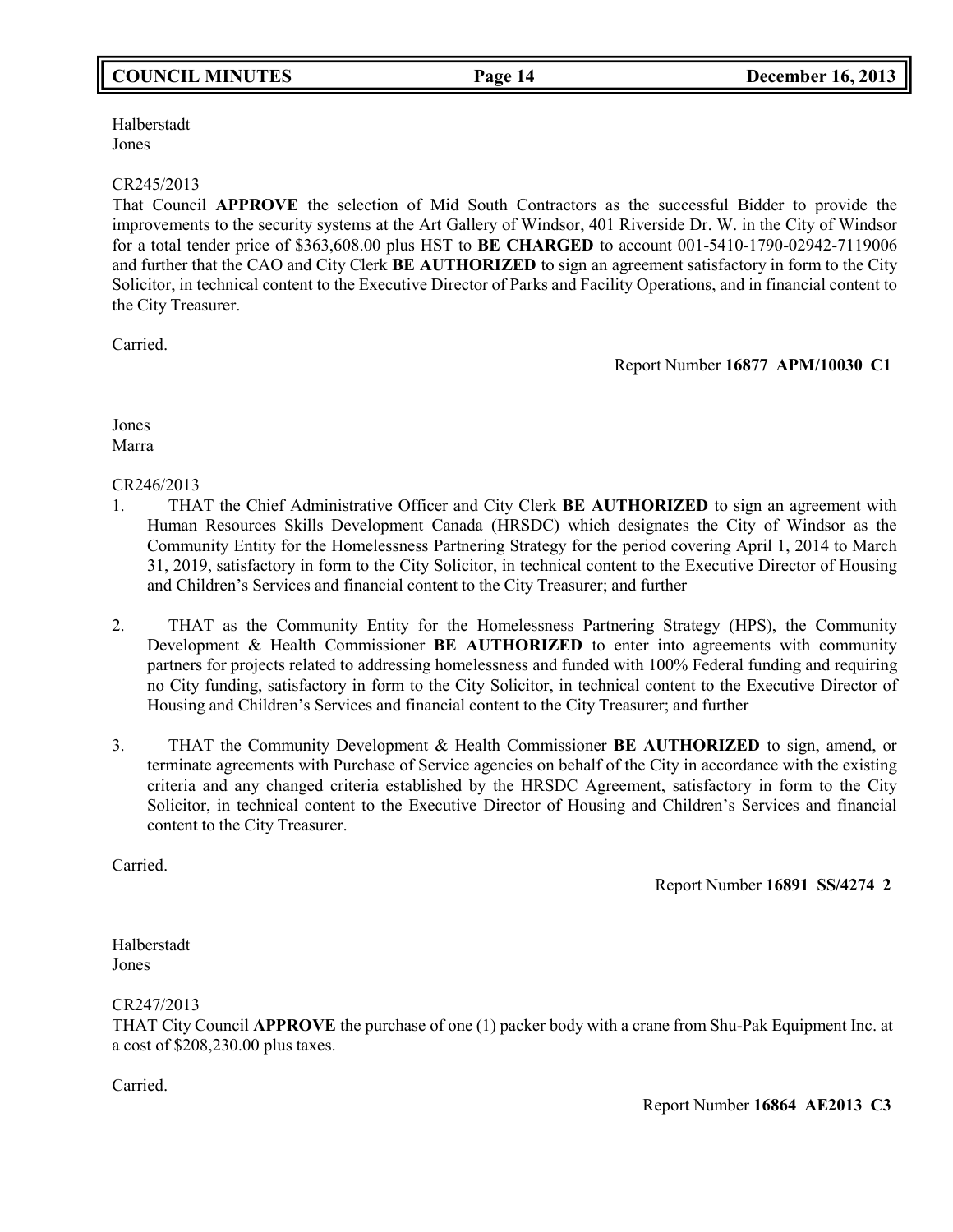# **COUNCIL MINUTES Page 15 December 16, 2013**

#### Halberstadt Jones

## *CR248/2013 AMENDED BY CR34/2014 ADOPTED FEBRUARY 3, 2014*

## CR248/2013

THAT City Council **APPROVE** the purchase of one (1) Sewer Cleaner/Vacuum Truck from Joe Johnson Equipment at a cost of \$368,141.00 plus taxes.

Carried.

Report Number **16863 AE2013 C4**

Marra Kusmierczyk

## CR249/2013

THAT Council **DIRECT** that Bruce Elman **BE APPOINTED** as the Integrity Commissioner for the City of Windsor for a two year term commencing November 4, 2013, on the terms and conditions stated herein and that the Chief Administrative Officer and City Clerk **BE AUTHORIZED** to execute a contract with Dr. Elman on the said terms and conditions, provided that such contract is approved as to form and technical content by the City Solicitor and as to financial content by the Chief Financial Officer & City Treasurer.

Carried.

Report Number **16896 GM/10017 5**

Valentinis Maghnieh

## CR250/2013

THAT Local Authority Services Ltd. **BE APPOINTED** as the Meetings Investigator for the City of Windsor pursuant to section 239(2) of the *Municipal Act,* S.O. 2001, c.25, as amended and THAT the Chief Administrative Officer and City Clerk **BE AUTHORIZED** to execute an agreement with Local Authority Services Ltd. for the period January 1, 2014-December 31, 2018, which agreement is satisfactory in technical content to the City Clerk, in legal form to the City Solicitor and in financial content to the CFO/City Treasurer.

Carried.

Councillors Halberstadt, Marra and Kusmierczyk voting nay.

Report Number **16896 GM/10017 5**

Jones Marra

### CR251/2013

**THAT** City Council **APPROVE** the Asset Management Plan (AMP) being brought forward by Administration in order to meet the requirements of the Municipal Infrastructure Investment Initiative (MIII); and further

That the Asset Management Plan **BE USED** as a guide in developing the City's long-term Capital Budget Plan to ensure sustainability of the City's various assets.

Carried.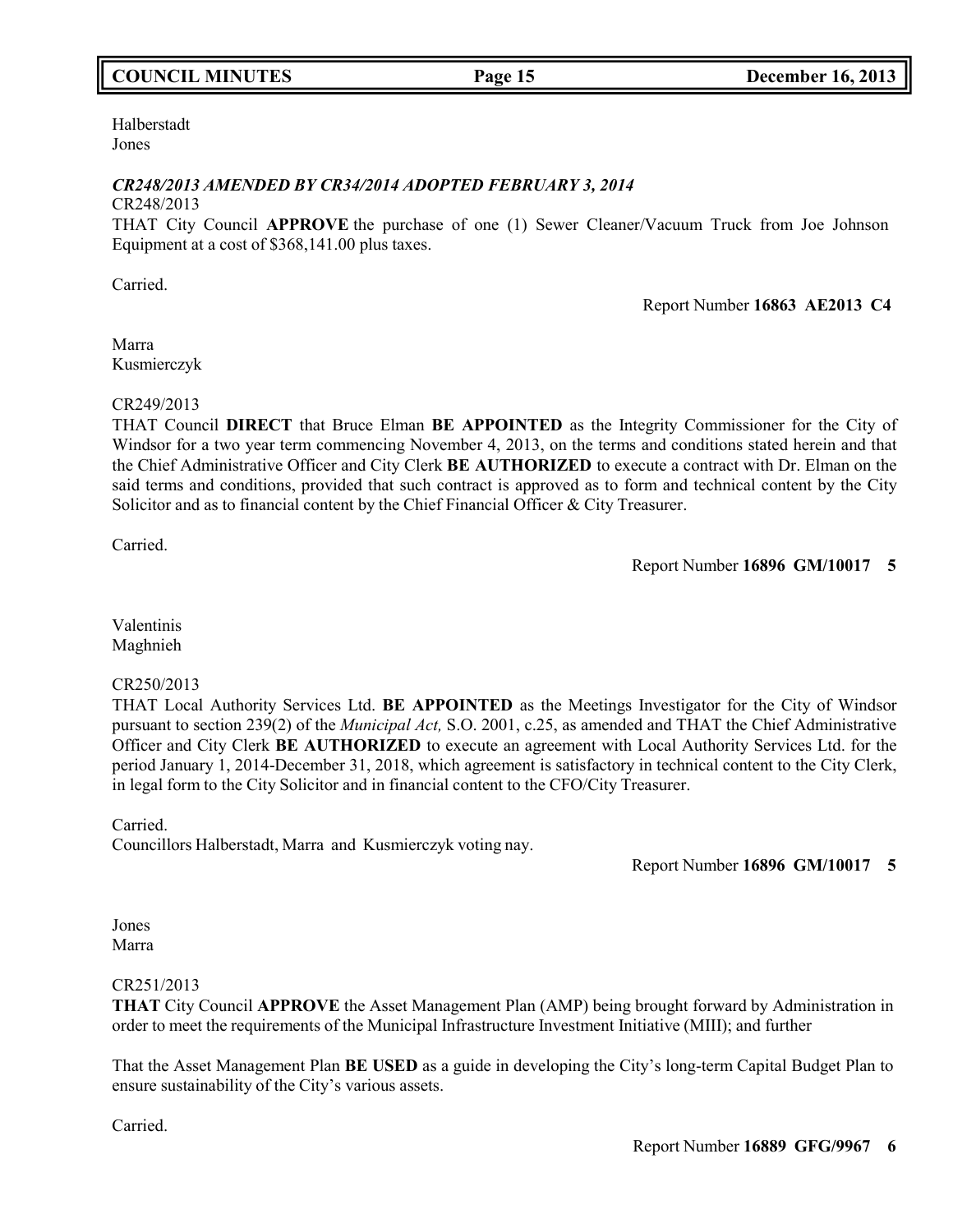# **COUNCIL MINUTES Page 16 December 16, 2013**

Halberstadt Jones

## CR252/2013

That the \$400,000 allocated in the 2013 Enhanced Capital Budget for Information Technology Initiatives **BE APPROVED** for the Infrastructure required to move the Mobile Technology initiatives forward; and

That the CAO and City Clerk **BE AUTHORIZED** to sign any agreements required to move this work forward subject to approval as to form by the City Solicitor, as to content by the Executive Director of IT and as to financial matters by the CFO and City Treasurer.

Carried.

Report Number **16886 GP/9577 C7**

Halberstadt Jones

## CR253/2013

THAT, in accordance with the requirements of Purchasing By-Law 93-2012, the Purchasing Supervisor set up contract purchase orders for the supply of the following chemicals:

(1) CHEMICALS FOR PHOSPHORUS REMOVAL – LRWRP & LRPCP - APPENDIX "A"

That the tender, No. 123-13, dated November 19, 2013 of General Chemical Corporation, 90 East Halsey Road, Parsippany, NJ, USA, 07054 **BE ACCEPTED** to supply 6,000 tonnes (more or less) of aluminum sulphate at the tendered price of \$261.00(CDN)/tonne to the Lou Romano Water Reclamation Plant and to the Little River Pollution Control Plant as and when required, the estimated expenditure of \$1,566,000.00 (plus HST ) to **BE CHARGED** to Chart Field 001-2130-1790-02942-0174201 [LRWRP] and 001-2130-1790-02942-0174301 [LRPCP].

(2) ANIONIC POLYMER - LRWRP - APPENDIX "B"

That the tender, No. 124-13, dated November 19, 2013 of BASF Canada Inc., 100 Milverton Drive, 5<sup>th</sup> Floor, Mississauga, ON L5R 4H1 **BE ACCEPTED** to supply 19,000 kg. (more or less) of ZETAG-4125, at the tendered price of \$3.07 (CDN)/kg to the Lou Romano Water Reclamation Plant as and when required, the estimated expenditure of \$58,330.00 (plus HST ) to **BE CHARGED** to Chart Field 001-2140-1790-02942-0174201.

## (3) CATIONIC POLYMER - LRWRP - APPENDIX "C"

That the tender, No. 125-13, dated November 19, 2013 of BASF Canada Inc., 100 Milverton Drive, 5<sup>th</sup> Floor, Mississauga, ON L5R 4H1 **BE ACCEPTED** to supply 45,000 kg. (more or less) of ZETAG-8140, at the tendered price of \$3.26 (CDN)/kg to the Lou Romano Water Reclamation Plant as and when required, the estimated expenditure of \$146,700.00 (plus HST ) to **BE CHARGED** to Chart Field 001-2135-1790-02942-0174201.

## (4) PHOSPHORIC ACID - LRWRP - APPENDIX "D"

That the tender, No. 127-13, dated November 19, 2013 of Anchem, 120 Stronach Crescent, London, ON, N5V 3A1 **BE ACCEPTED** to supply 75,000 kg (more or less) of phosporic acid at the tendered price of \$1.198(CDN)/kg to the Lou Romano Water Reclamation Plant as and when required, the estimated expenditure of \$89,850.00 (plus HST ) to **BE CHARGED** to Chart Field 001-2140-1790-02942-0174201.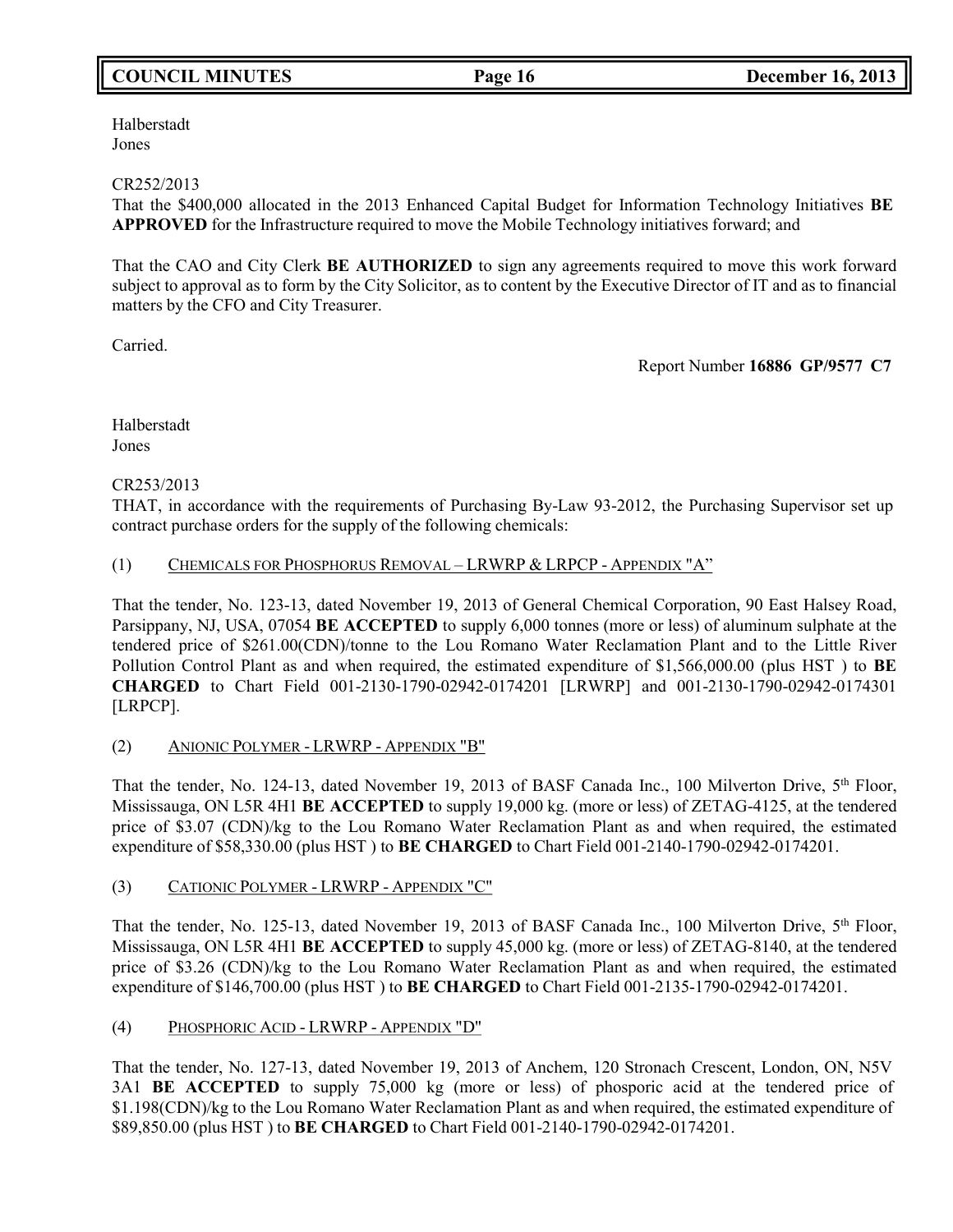## **COUNCIL MINUTES Page 17 December 16, 2013**

#### (5) SLUDGE CONDITIONING - LRPCP - APPENDIX "G"

That the tender, No. 121-13, dated November 19, 2013 of BASF Canada Inc., 100 Milverton Drive, 5<sup>th</sup> Floor, Mississauga, ON L5R 4H1 **BE ACCEPTED** to supply 23,000 kg. (more or less) of ZETAG 8160 at the tendered price of of \$3.52 (CDN)/kg to the Little River Pollution Control Plant as and when required, the estimated expenditure of \$80,960.00 (plus HST ) **BE CHARGED** to Chart Field 001-2135-1790-02942-0174301.

## (6) DISINFECTION – LRWRP & LRPCP - APPENDIX "E"

That the tender, No. 122-13, dated November 19, 2013 of Dutch Products Inc., 44 Clayson Road, Toronto, ON M9M 2G7, **BE ACCEPTED** to supply 75,000 litres (more or less) of sodium hypochlorite at the tendered price of \$0.176(CDN)/L to the Lou Romano Water Reclamation Plant and Little River Pollution Control Plant as and when required, the estimated expenditure of \$13,200.00 (plus HST )

**BE CHARGED** to Chart Field 001-2140-1790-02942-0174201 [LRWRP] and 001-2140-1790-02942-0174301 [LRPCP].

### (7) POTASSIUM PERMANGANATE - APPENDIX "H"

That the tender, No. 120-13 dated November 19, 2013 of Cleartech Industries Inc., 7480 Bath Rd., Mississauga, ON L4T 1L2 **BE ACCEPTED** to supply 6,000 kg. (more or less) of potassium permanganate at the tendered price of \$4.05/kg to the Little River Pollution Control Plant as and when required, the estimated expenditure of \$24,300.00(plus HST ) **BE CHARGED** to Chart Field 001-2135-1790-02942-0174301.

## (8) POLYALUMINIUM CHLORIDE – LRPCP – APPENDIX "I"

That the tender No. 119-13, dated November 19, 2013 of Kemira Water Solutions, 3405 Marie-Victorin Blvd, Varennes, Quebec, J3X 1T6, **BE ACCEPTED** to supply 80,000 litres (more or less) of polyaluminum chloride at the tendered price of \$0.40898/L to the Little River Pollution Control Plant as and when required, the estimated expenditure of \$32,718.40 (plus HST ) **BE CHARGED** to Chart Field 001-2140-1790-02942-0174301.

### (9) DEFOAMER – LRWRP – APPENDIX "F"

That the tender No. 126-13dated November 19, 2013 of Silchem Inc., 200 Granton Drive, Richmond Hill, ON L4B 1H7 **BE ACCEPTED** to supply 125,000 kg. (more or less) of defoamer CAF 1914 at the tendered price of \$0.77/kg to the Lou Romano Water Reclamation Plant as and when required, the estimated expenditure of \$96,250.00 (plus HST ) **BE CHARGED** to Chart Field 001-2140-1790-02942-0174201.

Carried.

Report Number **16894 SW2013 C8**

**Appendices** Appendices A to F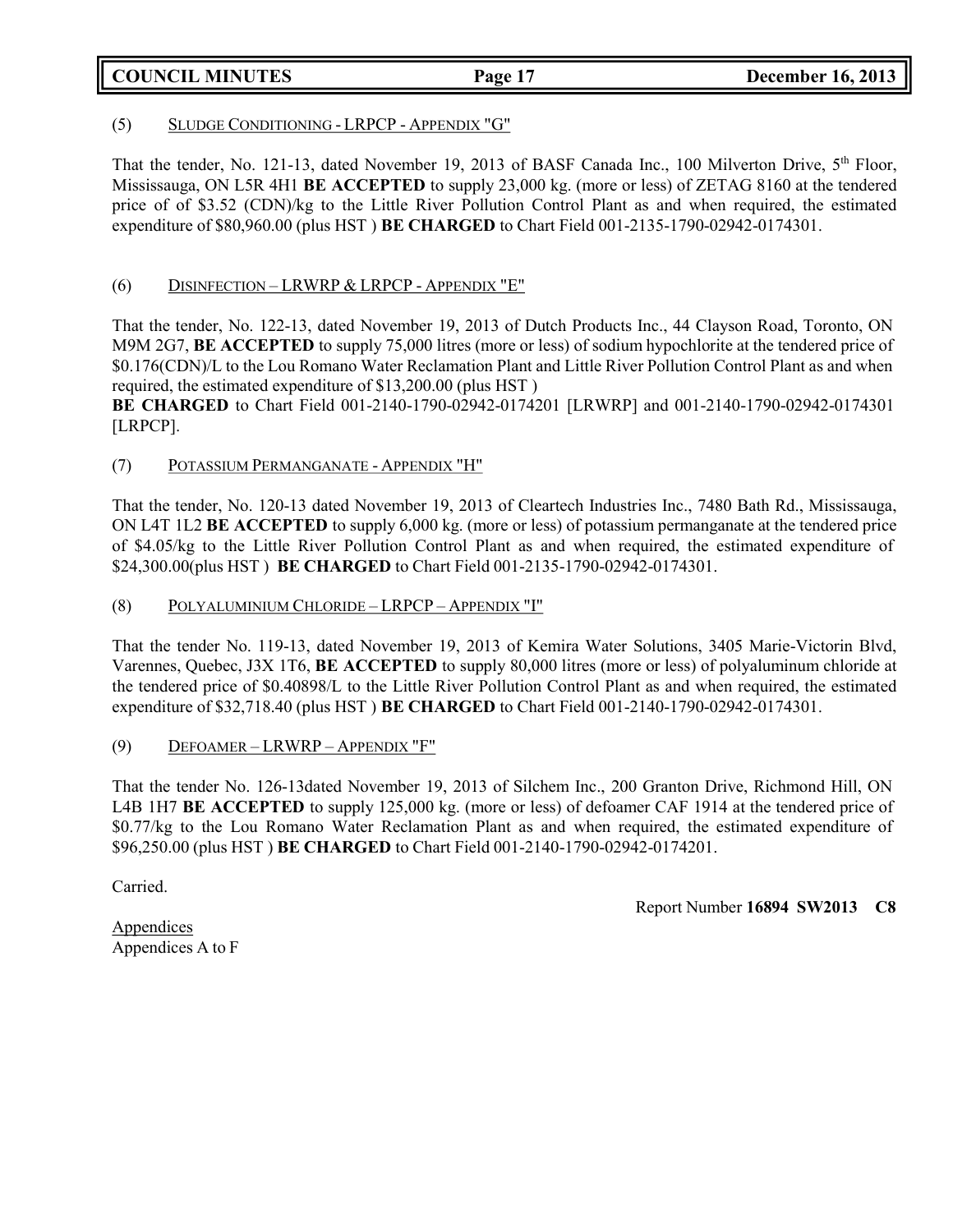# **COUNCIL MINUTES Page 18 December 16, 2013**

Halberstadt Jones

#### CR254/2013

THAT City Council **APPROVE** Catering by Mimmo of Koolini's Inc. as the Catering Service provider at Willistead Manor, as per the terms included in their proposal in response to RFP-105-13, and the financial terms as disclosed herein; and further,

THAT the Chief Administrative Officer and the City Clerk **BE AUTHORIZED** to sign the catering agreement in form satisfactory to the City Solicitor, in financial content to the City Treasurer and in technical content to the Executive Director of Recreation and Culture for a term of three years with a three year renewal option.

Carried.

Report Number **16818 APM/6272 C9**

Marra Valentinis

#### CR255/2013

That City Council **APPROVE** that the EnWin Group of Companies become one of the first municipal electrical utilities in Ontario to adopt an open meeting structure; and

That City Council **ADOPT** the attached Shareholder Declaration on Open Meetings; and

That City Council **PROVIDE** indemnification to EnWin Directors, Officers, and Staff; and

That the EnWin Board of Directors **BE DIRECTED** to adopt the attached Meeting Rules and Procedure; and

That the attached report from Borden Ladner Gervais regarding "Open Board Meetings Requirement for the EnWin Group of Companies", dated December 5, 2013, **BE RECEIVED** for information.

Carried.

Report Number **16897 MU2013 10**

Appendices **Declaration** Meeting Rules and Procedures Report

Halberstadt Jones

CR256/2013

That Council **APPROVE** the participation fee of Team Windsor, at the ICG Games to be held in 2014, at a total cost of 350 Euros (approximately \$511.00 CDN); and further that the cost of the participation fees **BE ABSORBED** through the Bid Account.

Carried.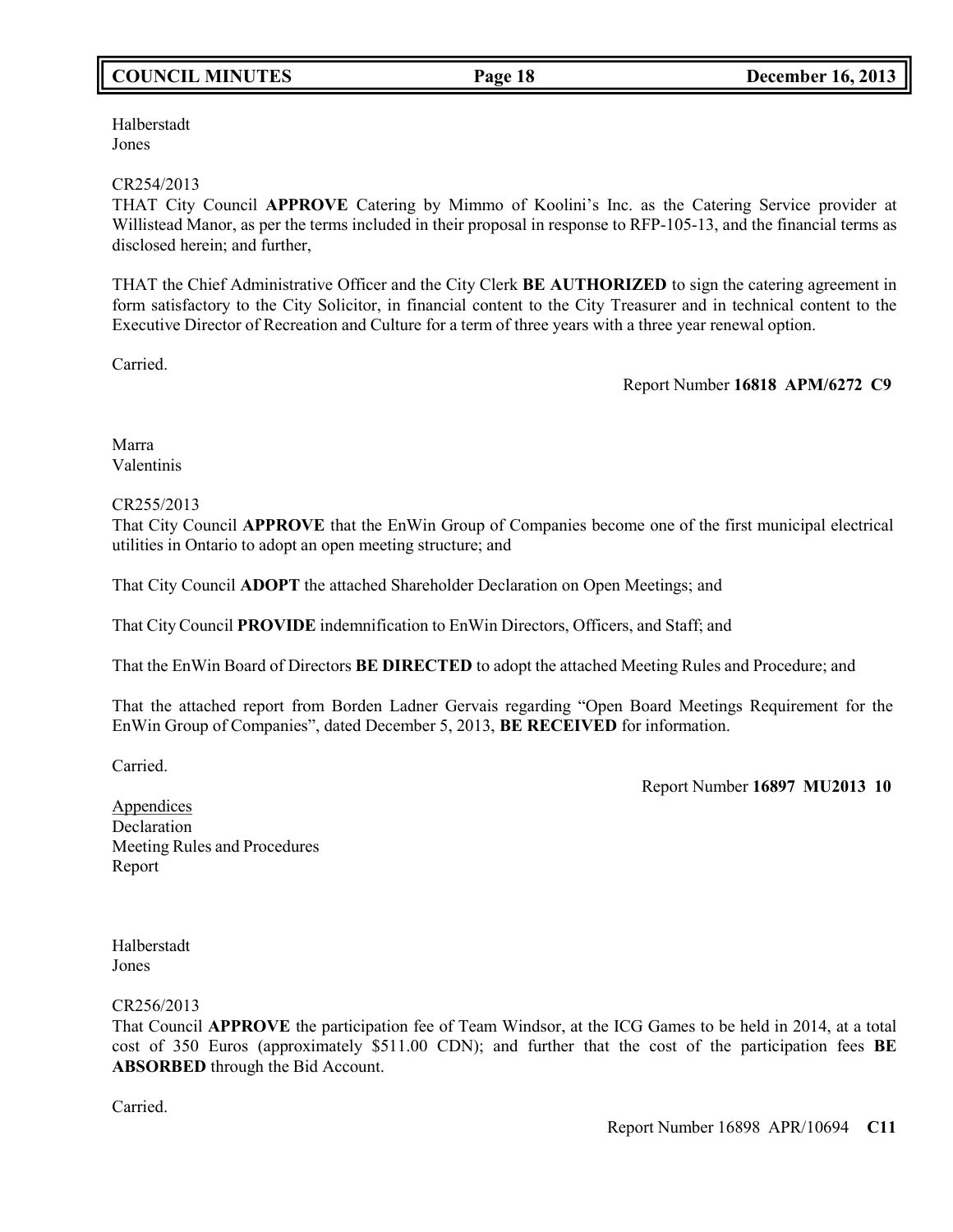# **COUNCIL MINUTES Page 19 December 16, 2013**

Halberstadt Jones

CR257/2013

THAT the results of the poll conducted by the Deputy City Clerk on December 5, 2013 approving the following recommendation **BE CONFIRMED and RATIFIED**:

THAT **APPROVAL BE GIVEN** for up to \$50,000.00 from the Bid Events account to purchase, supply and install the following banners as shown (see *attached*):

- 1. 250 Holiday Banners (total \$28,320.00)
- 2. 50 Winter Classic Banners (total \$6,431.00)
- 3. Plus cost of installation by City crews; and

THAT this **BE UNDERTAKEN** through sole source.

Carried.

Report Number **16901 APR2013 C12**

**Appendices Banners** 

Halberstadt Jones

#### CR258/2013

That the Fees and Charges Amendment By-law 2013-01 passed by the Windsor Police Services Board at its meeting of December 9, 2013 **BE APPROVED**.

Carried.

Report Number **16821 SP2013 C13**

Halberstadt Jones

CR259/2013

- I. THAT Council **RESCIND** the sewer surcharge rates approved by resolution CR242/2013 on December 2, 2013 and;
- II. THAT the following revised rates (which are intended to avoid any increase in costs in 2014 for the average user) **BE APPROVED** effective January 1, 2014:
	- A. Fixed Charge- To be based the metre size as detailed in Appendix B (\$15.87 for most consumers having the standard metre size of 5/8")
	- B. Water Consumption Charge- To be based on a rate per cubic metre of water (\$2.35 per m3 of water for residential users and \$0.81 per m3 for commercial customers); and
- III. THAT in order to avoid charging a surcharge on the water that is estimated to not have been returned to the sewer system, water consumption for the purpose of calculating the sewer surcharge bills for the extended summer months (May through October) **BE BASED** on the lower of actual consumption or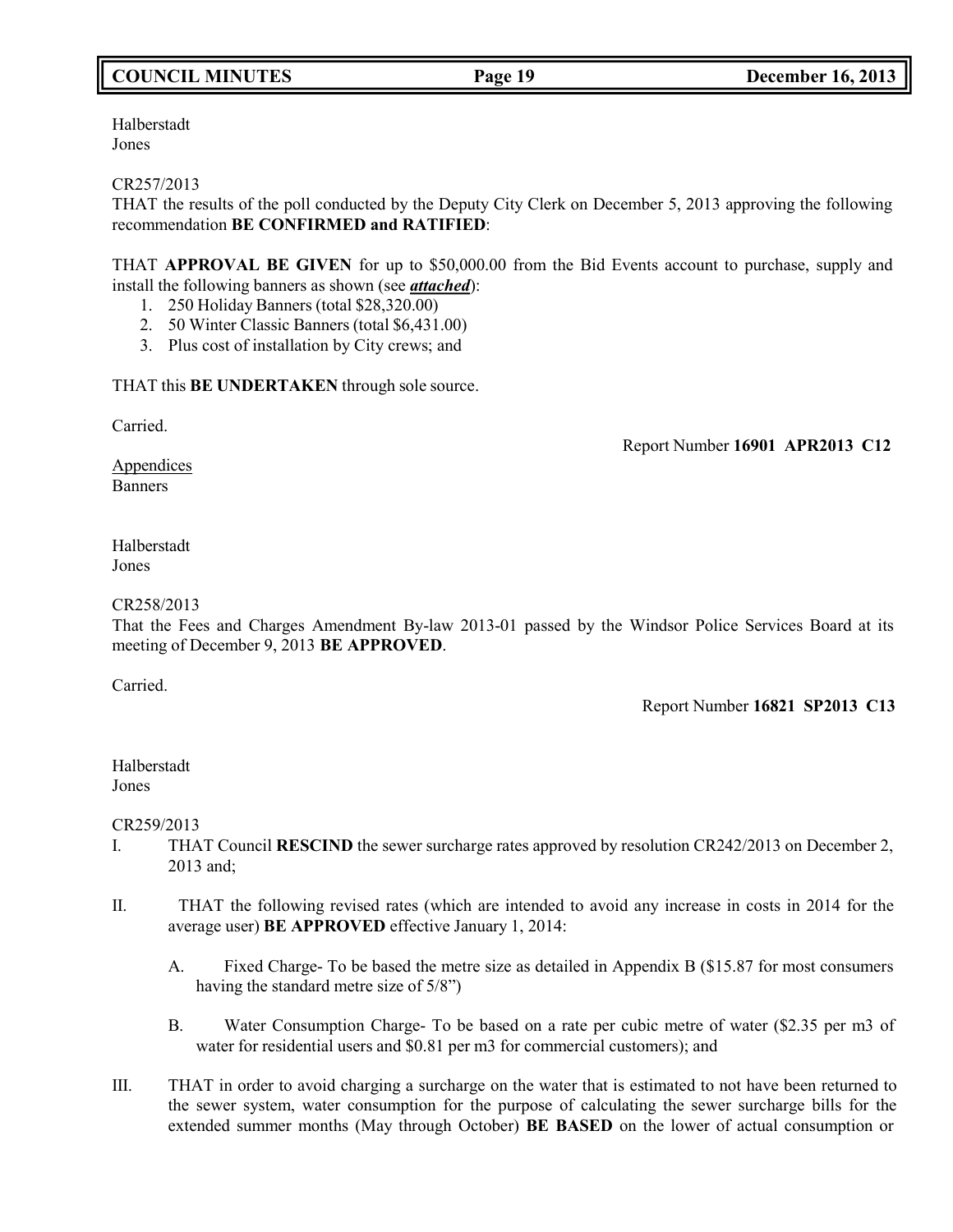## **COUNCIL MINUTES Page 20 December 16, 2013**

winter usage (November through April) and that WUC **BE DIRECTED** to develop the appropriate billing methodology to achieve this goal.

- IV. THAT the updated 5-Year Sewer Surcharge Forecasts (2014-2018) **BE APPROVED IN PRINCIPLE** as presented in Appendix A of the report and;
- V. THAT Council **DIRECT** the City Solicitor to update the Sewer Surcharge Bylaw to reflect the new rates.
- VI. THAT the Chief Administrative Office and City Clerk **BE AUTHORIZED** to execute an agreement with ENWIN for the provision of administrative services related to the sewer surcharge, satisfactory in legal content to the City Solicitor and in technical & financial content to the City Treasurer.

Carried.

Report Number **16903 SW2013 C14**

Internal Distribution Finance [Tony Ardovini] Chief Financial Officer and City Treasurer City Solicitor

## **STANDING COMMITTEE RESOLUTIONS**

Moved by Councillor Halberstadt, seconded by Councillor Jones,

**M468-2013** That **Report No. 192 of the Social Development, Health & Culture Standing Committee** of its meeting held November 6, 2013 regarding "Windsor Essex Ten Year Housing and Homelessness Plan" **BE ADOPTED** as presented.

Carried.

Report Number 16797 SS2013

Moved by Councillor Halberstadt, seconded by Councillor Jones, **M469-2013** That **Report No. 194 of the Social Development, Health & Culture Standing Committee** of its meeting held November 6, 2013 regarding "Child Care Funding Formula and Funding Framework" **BE ADOPTED** as follows:

1. THAT Council **APPROVE** this report on the Child Care Funding Formula and Funding Framework; and further

2. THAT the City **ENTER INTO** an agreement with the Ministry of Education for the delivery of child care programs in accordance with the City's legislated obligations under the *Day Nurseries Act*, R.S.O. 1990, c. D.2; and further

3. THAT the City Clerk and the Chief Administrative Officer **BE AUTHORIZED** to execute the MEDU Service Agreement on behalf of the City subject to **APPROVAL** as to technical content by the Community Development & Health Commissioner, as to legal form by the City Solicitor and as to financial content by the City Treasurer and Chief Financial Officer; and further

4. THAT the following schedules to the MEDU Service Agreement, namely, Service Description Schedules, Budget Schedules, Contractual Service Target Schedules, Reporting Schedules, and/or amendments **BE APPROVED** as to technical content by the Executive Director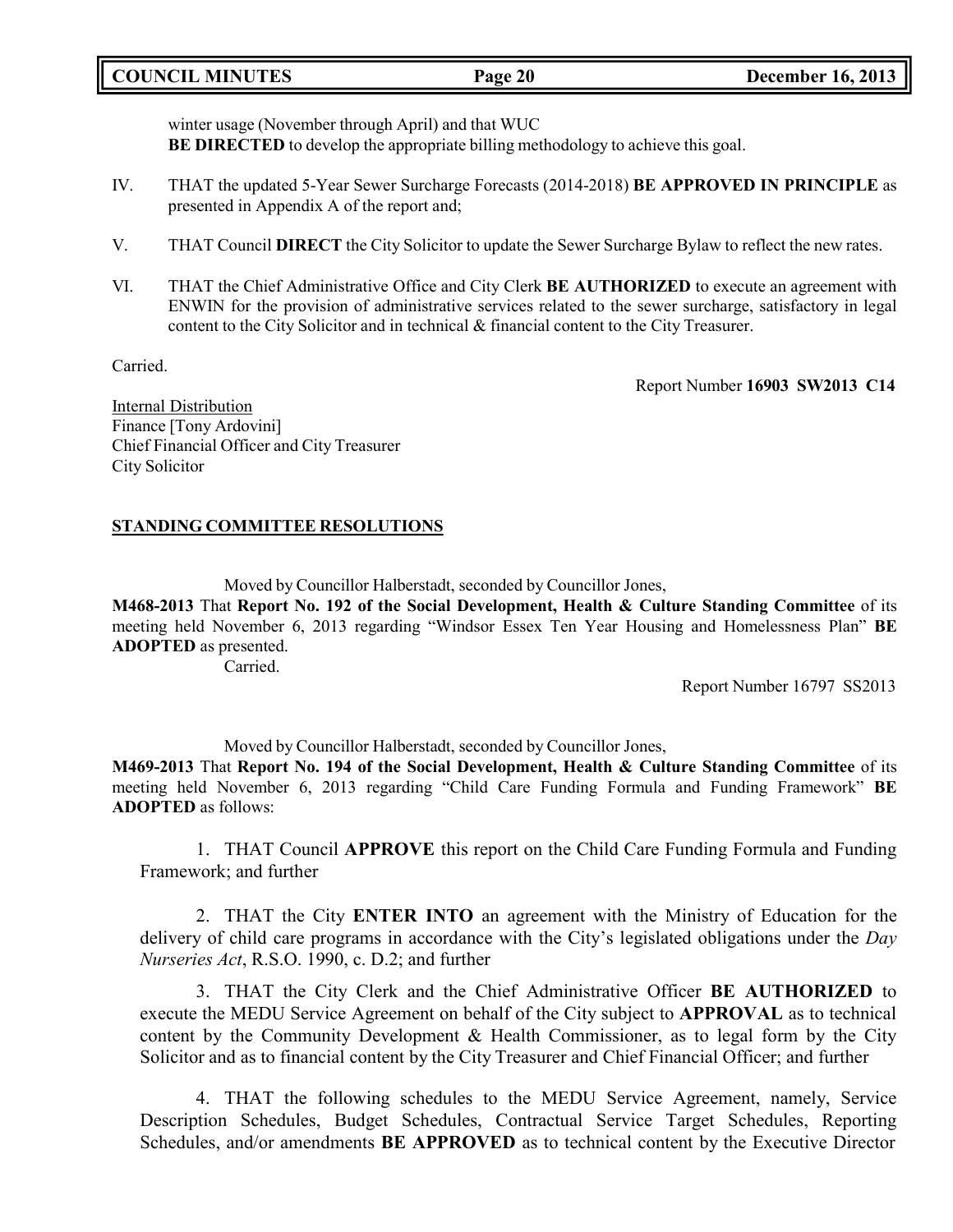of Housing Services & Children's Services, as to legal form by the City Solicitor and as to financial content by the City Treasurer and Chief Financial Officer; and further

5. THAT the City **ENTER INTO** Purchase of Service agreements with qualified agencies as determined by the Community Development & Health Commissioner; and further

6. THAT the Community Development & Health Commissioner **BE AUTHORIZED** to sign, amend, or terminate agreements with Purchase of Service agencies on behalf of the City in accordance with the criteria established by the MEDU Service Agreement and mitigation funding where the net city contribution does not exceed \$150,000 or \$1,000,000 gross. For Purchase of Service agreements that exceed a \$150,000 net city contribution or a \$1,000,000 gross contribution, that in addition to the Community Development & Health Commissioner that the Chief Administrative Officer be required to sign as a secondary authority; and further

7. THAT the Purchase of Service agreements **BE APPROVED** as to technical content by the Executive Director of Housing Services & Children's Services, as to legal form by the City Solicitor and as to financial content by the City Treasurer and Chief Financial Officer, or designate. As long as the agreements conform to the standard format reviewed and pre-approved by the City Solicitor, the City Solicitor is not required to approve each individual as to form; and further

8. THAT the Community Development & Health Commissioner/designate **HAS THE DISCRETION** to terminate any Purchase of Service agreement upon the grounds as set out in the agreement and without the need to obtain Council approval, except as provided herein.

Carried.

Report Number 16742 SSD2013

Moved by Councillor Halberstadt, seconded by Councillor Jones, **M470-2013** That **Report No. 195 of the Social Development, Health & Culture Standing Committee** of its meeting held November 6, 2013 regarding "License to Operate and FLOW Membership Agreement with Wave Lock, LLC" **BE ADOPTED** as presented. Carried.

Report Number 16801 SR/11783

## Moved by Councillor Halberstadt, seconded by Councillor Jones,

**M471-2013** That **Report No. 184 of the Planning & Economic Development Standing Committee** of its meeting held November 12, 2013 regarding "Windsor Beauty & Esthetics Supply Inc., Amendment to Zoning Bylaw 8600, 6640 Tecumseh Road East, permit a retail store within the existing commercial building" **BE ADOPTED** as presented.

Carried.

Report Number 16781 ZB/11763

Moved by Councillor Marra, seconded by Councillor Halberstadt,

**M472-2013** That **Report No. 185 of the Planning & Economic Development Standing Committee** of its meeting held November 12, 2013 regarding "1433389 Ontario Ltd., Rezoning, 866 & 870 Erie Street East, allow a Lodging House as additional permitted use on subject lands" **BE ADOPTED** as presented.

Carried.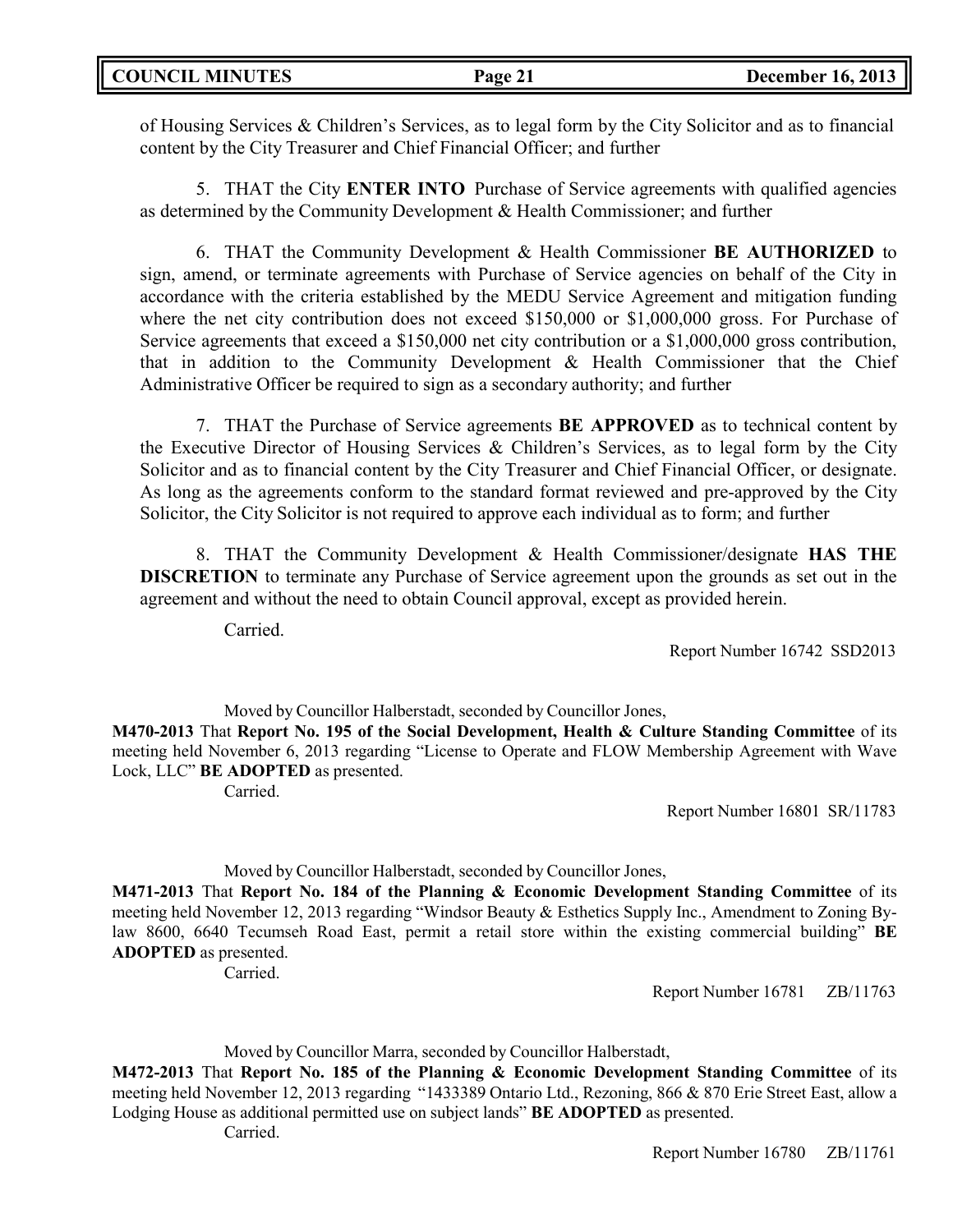**COUNCIL MINUTES Page 22 December 16, 2013**

### **Adopted by Council at its meeting held December 16, 2013 [M468-2013]**

**RB**

Windsor, Ontario, December 16, 2013

## **REPORT NO. 192** of the **SOCIAL DEVELOPMENT, HEALTH & CULTURE STANDING COMMITTEE** of its meeting held November 6, 2013

## **Present: Councillor Ed Sleiman, Chair Councillor Jo-Anne Gignac Councillor Alan Halberstadt Councillor Fulvio Valentinis**

That the following recommendation of the Social Development, Health and Culture Standing Committee **BE APPROVED** as follows**:**

Moved by Councillor Gignac, seconded by Councillor Valentinis,

**THAT** this report from the Executive Director of Housing and Children's Services regarding the Ten Year Housing and Homelessness Plan for Windsor Essex under the Housing Services Act BE **ACCEPTED**; and further

**THAT** City Council **APPROVE IN PRINCIPLE** the Windsor Essex Housing and Homelessness Plan for submission to the Ministry of Municipal Affairs and Housing for comment and that Administration is required to seek City Council's approval prior to implementing a strategy from the 10 Year Housing and Homelessness Plan if the cost of such implementation has not been included in an approved City Budget in the respective Fiscal Year; and further

**THAT** the Executive Director of Housing and Children's Services **REPORT BACK** in 2014, to City Council on the comments made by the Ministry of Municipal Affairs and Housing on the Plan to receive final endorsement as per the requirement under the Housing Services Act. Carried.

**Livelink 16797, SS2013**

*Clerk's Note:* **The administrative report authored by the Executive Director of Housing and Children's Services dated October 4, 2013 entitled "***Windsor Essex Ten Year Housing and Homelessness Plan***" is** *attached* **as background information.**

**CHAIRPERSON** 

COUNCIL SECRETARIAT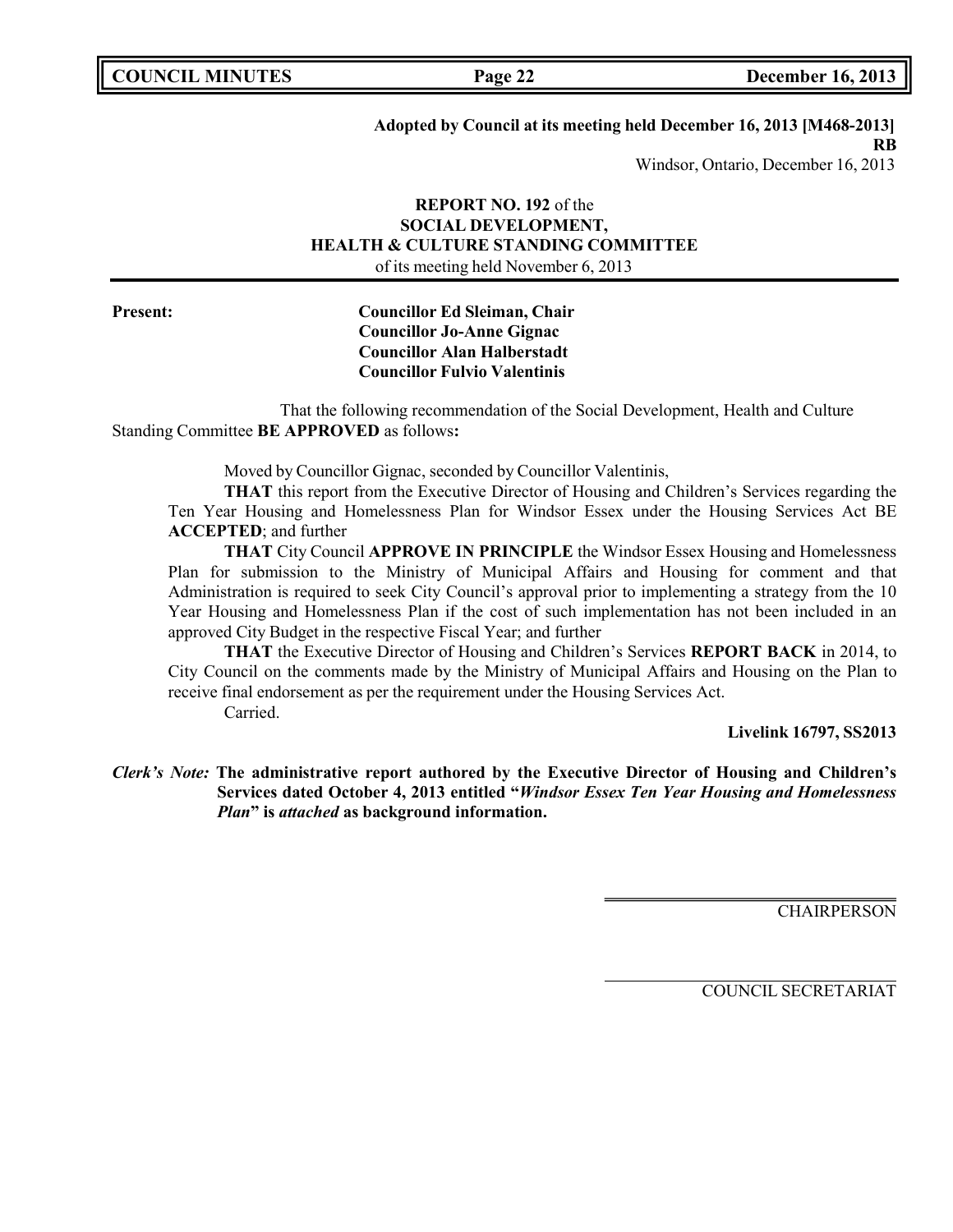**Adopted as per M469-2013 in the Council Minutes by Council at its meeting held December 16, 2013 RB**

Windsor, Ontario, December 16, 2013

## **REPORT NO. 194** of the **SOCIAL DEVELOPMENT, HEALTH & CULTURE STANDING COMMITTEE** of its meeting held November 6, 2013

## **Present: Councillor Ed Sleiman, Chair Councillor Jo-Anne Gignac Councillor Alan Halberstadt Councillor Fulvio Valentinis**

That the following recommendation of the Social Development, Health and Culture Standing Committee **BE APPROVED** as follows**:**

Moved by Councillor Gignac, seconded by Councillor Valentinis,

- 1 THAT Council **APPROVE** this report on the Child Care Funding Formula and Funding Framework; and further
- 2 THAT the City **ENTER INTO** an agreement with the Ministry of Education for the delivery of child care programs in accordance with the City's legislated obligations under the *Day Nurseries Act*, R.S.O. 1990, c. D.2; and further
- 3 THAT the City Clerk and the Chief Administrative Officer **BE AUTHORIZED** to execute the MEDU Service Agreement on behalf of the City subject to **APPROVAL** as to technical content by the Community Development & Health Commissioner, as to legal form by the City Solicitor and as to financial content by the City Treasurer and Chief Financial Officer; and further
- 4 THAT the following schedules to the MEDU Service Agreement, namely, Service Description Schedules, Budget Schedules, Contractual Service Target Schedules, Reporting Schedules, and/or amendments **BE APPROVED** as to technical content by the Executive Director of Housing Services & Children's Services, as to legal form by the City Solicitor and as to financial content by the City Treasurer and Chief Financial Officer; and further
- 5 THAT the City **ENTER INTO** Purchase of Service agreements with qualified agencies as determined by the Community Development & Health Commissioner; and further
- 6 THAT the Community Development & Health Commissioner **BE AUTHORIZED** to sign, amend, or terminate agreements with Purchase of Service agencies on behalf of the City in accordance with the criteria established by the MEDU Service Agreement and mitigation funding where the net city contribution does not exceed \$150,000 or \$1,000,000 gross. For Purchase of Service agreements that exceed a \$150,000 net city contribution or a \$1,000,000 gross contribution, that in addition to the Community Development & Health Commissioner that the Chief Administrative Officer be required to sign as a secondary authority; and further
- 7 THAT the Purchase of Service agreements **BE APPROVED** as to technical content by the Executive Director of Housing Services & Children's Services, as to legal form by the City Solicitor and as to financial content by the City Treasurer and Chief Financial Officer, or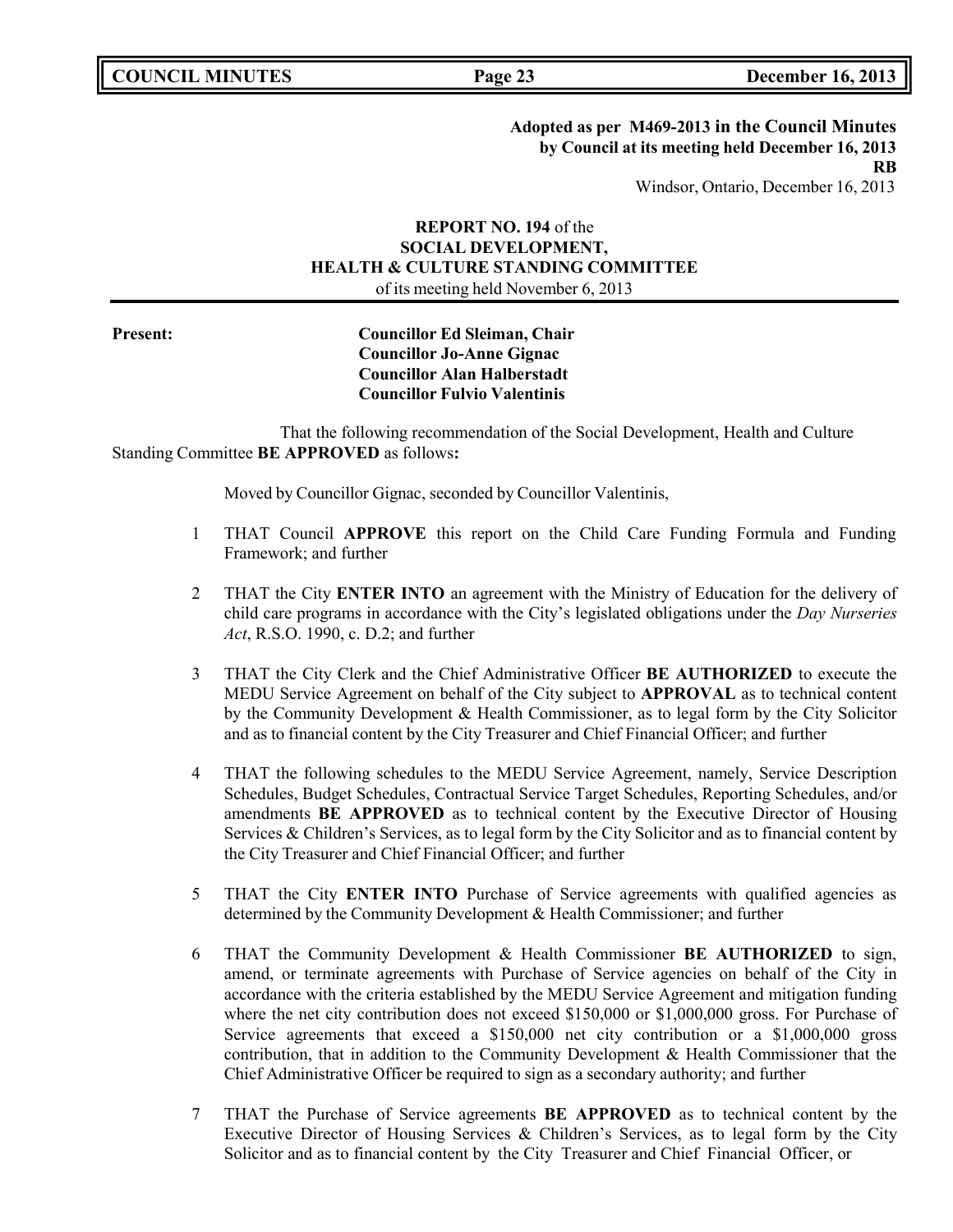## **COUNCIL MINUTES Page 24 December 16, 2013**

designate. As long as the agreements conform to the standard format reviewed and pre-approved by the City Solicitor, the City Solicitor is not required to approve each individual as to form; and further

8 THAT the Community Development & Health Commissioner/designate **HAS THE DISCRETION** to terminate any Purchase of Service agreement upon the grounds as set out in the agreement and without the need to obtain Council approval, except as provided herein.

Carried.

**Livelink 16742, SSD2013**

*Clerk's Note:* **The administrative report authored by the Manager of Children's Services dated September 16, 2013 entitled "***Child Care Funding Formula and Funding Framework***" is** *attached* **as background information.**

**CHAIRPERSON** 

COUNCIL SECRETARIAT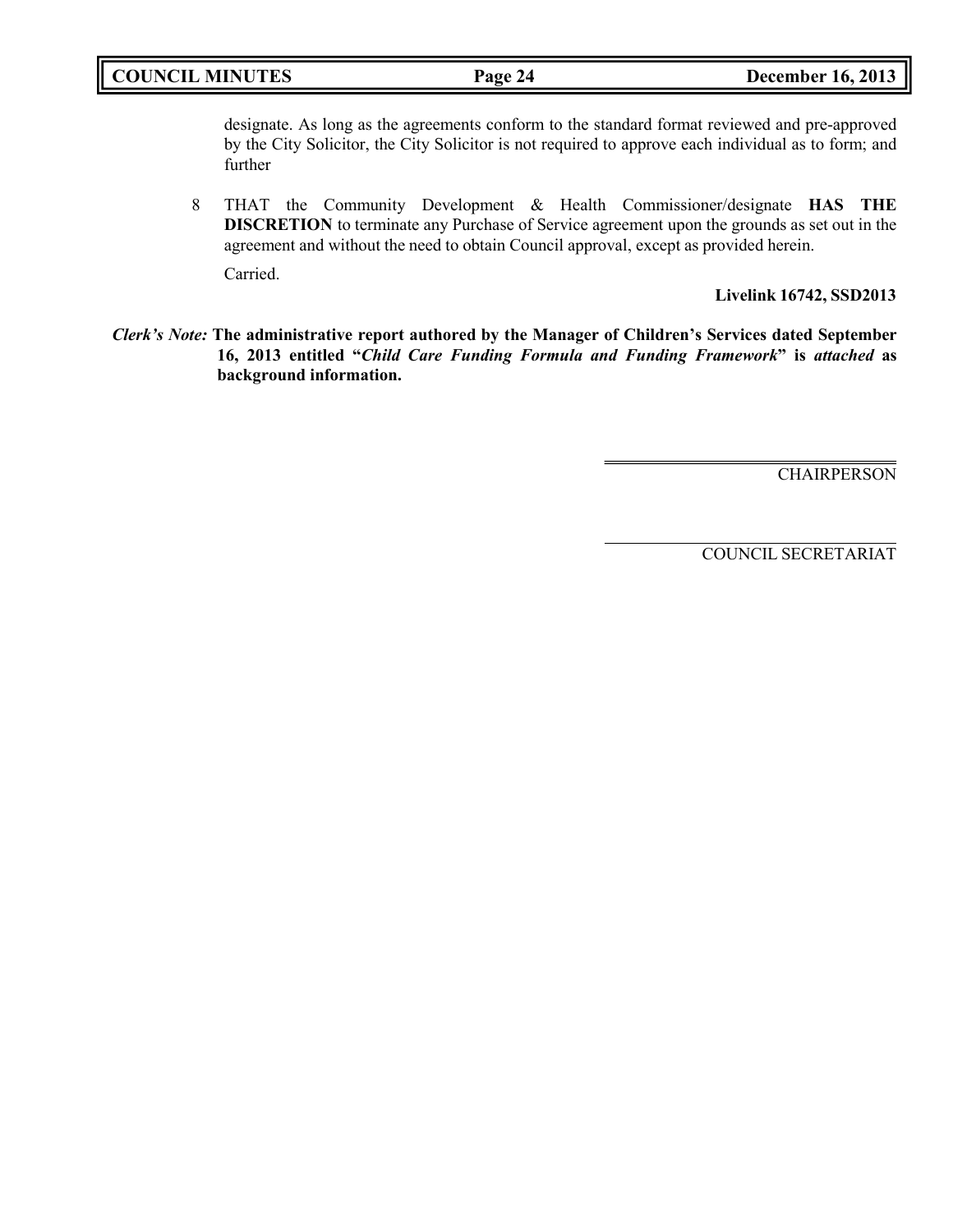**COUNCIL MINUTES Page 25 December 16, 2013**

## **Adopted by Council at its meeting held December 16, 2013 [M470-2013]**

**RB**

Windsor, Ontario, December 16, 2013

## **REPORT NO. 195** of the **SOCIAL DEVELOPMENT, HEALTH & CULTURE STANDING COMMITTEE** of its meeting held November 6, 2013

## **Present: Councillor Ed Sleiman, Chair Councillor Jo-Anne Gignac Councillor Alan Halberstadt Councillor Fulvio Valentinis**

That the following recommendation of the Social Development, Health and Culture Standing Committee **BE APPROVED** as follows**:**

Moved by Councillor Gignac, seconded by Councillor Valentinis,

THAT the report from the Recreation and Culture Department regarding the requirement for a License to operate and enter into a Flow Membership Agreement with Wave Loch, LLC **BE RECEIVED**; and further

THAT the Chief Administrative Officer and the City Clerk **BE AUTHORIZED** to sign the FlowRider® Sheet Wave Attraction Licence to Operate and FLOW Membership Agreement with Wave Loch, LLC satisfactory in technical content to the Executive Director of Recreation and Culture and in form to the City Solicitor.

Carried.

**Livelink 16801, SR/11783**

*Clerk's Note:* **The administrative report authored by the Manager of Family Aquatic Complex and Aquatic Services dated October 7, 2013 entitled "***License to Operate and FLOW Membership Agreement with Wave Loch, LLC***" is** *attached* **as background information.**

**CHAIRPERSON** 

COUNCIL SECRETARIAT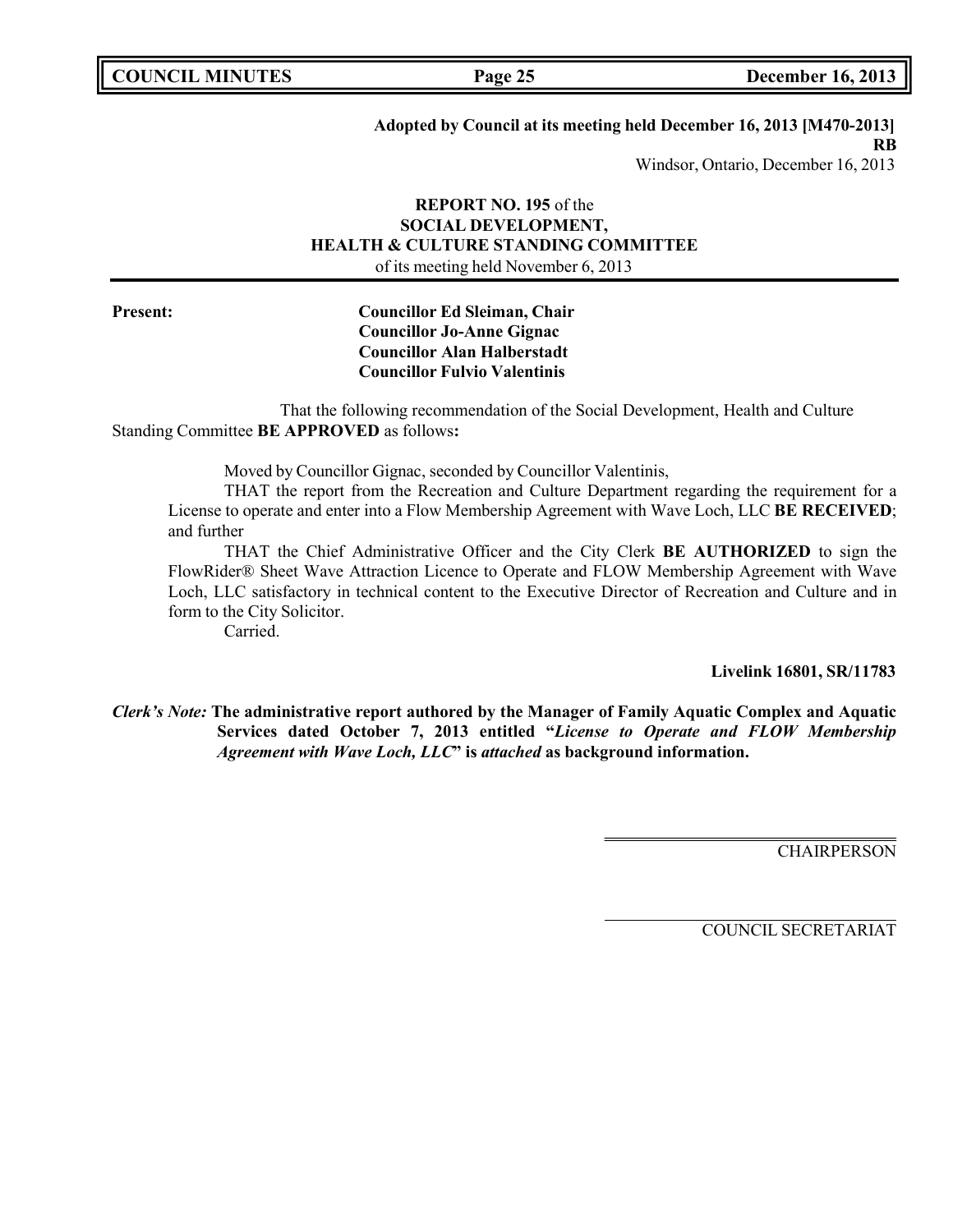| <b>COUNCIL MINUTES</b> |  |  |
|------------------------|--|--|
|------------------------|--|--|

**COUNCIL MINUTES Page 26 December 16, 2013**

#### **Adopted by Council at its meeting held December 16, 2013 [M471-2013]**

/AA

Windsor, Ontario December 16, 2013

#### **REPORT NO. 184** of the **PLANNING & ECONOMIC DEVELOPMENT STANDING COMMITTEE** of its meeting held November 12, 2013

**Present: Councillor Drew Dilkens Councillor Bill Marra (Chair) Councillor Hilary Payne Councillor Ed Sleiman Merrill Baker Barbara Bjarneson Cheryl Cross-Leal**

That the following recommendations of the Planning & Economic Development Standing Committee **BE APPROVED** as follows**:**

Moved by Councillor Dilkens, seconded by Merrill Baker

**THAT** an amendment to Zoning By-law 8600 changing the zoning of Part 2, Plan 12R-5439 (save and except for part 4, Plan 12R-22975), situated on the north side of Tecumseh Road East, west of Roseville Garden Drive, by adding a site-specific provision to allow a retail store as an additional permitted use **BE APPROVED**.

Carried.

**Livelink #16781, ZB/11763**

*Clerk's Note:*The administrative report authored by the City Planner dated October 9, 2013 entitled "*Windsor Beauty & Esthetics Supply Inc., Amendment to Zoning By-law 8600, 6640 Tecumseh Road East, permit a retail store within the existing commercial building*" is *attached* as background information.

**CHAIRPERSON**

**DEPUTY CLERK**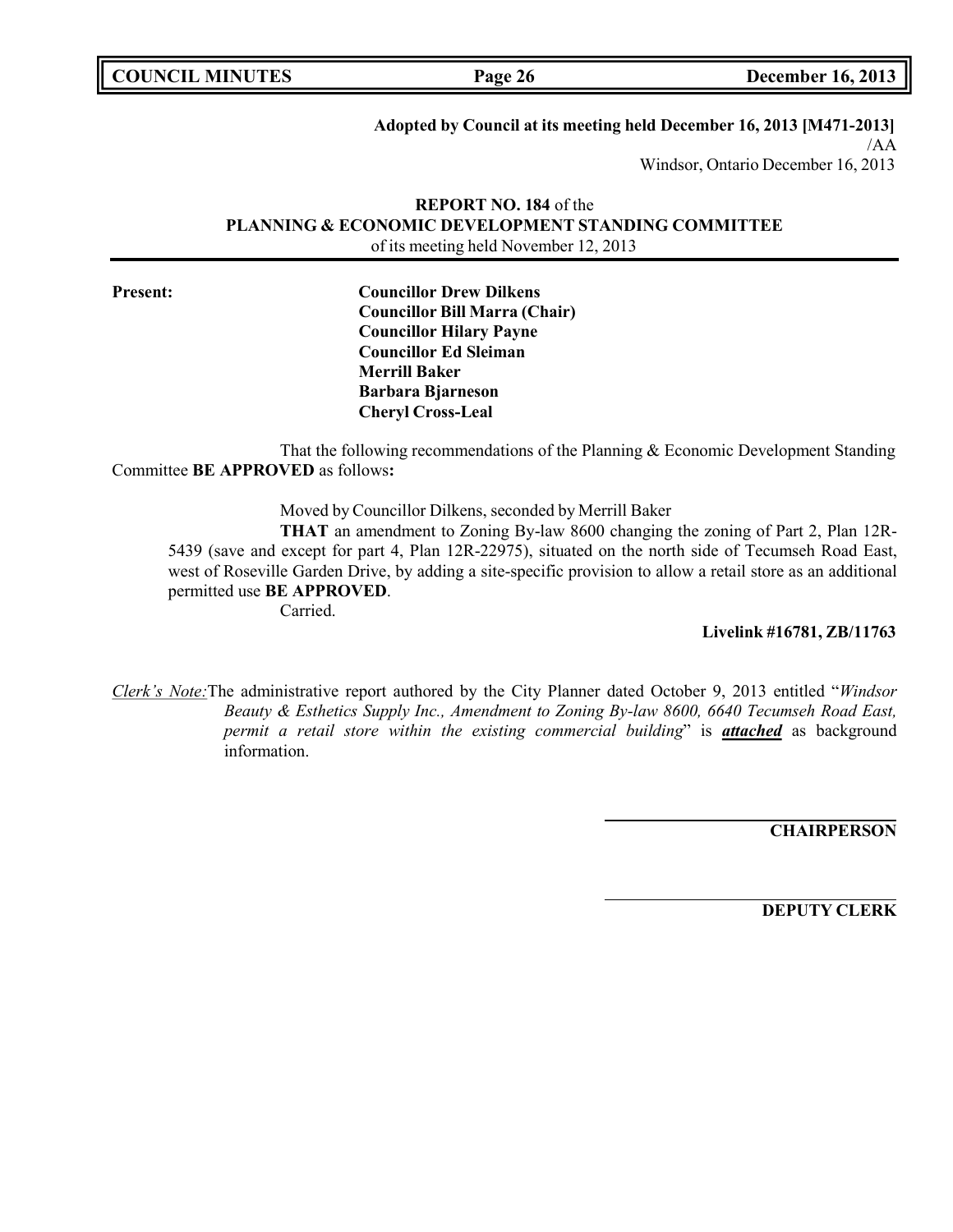| <b>COUNCIL MINUTES</b> |  |  |
|------------------------|--|--|
|------------------------|--|--|

#### **Adopted by Council at its meeting held December 16, 2013 [M472-2013]**

/AA

Windsor, Ontario December 16, 2013

#### **REPORT NO. 185** of the **PLANNING & ECONOMIC DEVELOPMENT STANDING COMMITTEE** of its meeting held November 12, 2013

**Present: Councillor Drew Dilkens Councillor Bill Marra (Chair) Councillor Hilary Payne Councillor Ed Sleiman Merrill Baker Barbara Bjarneson Cheryl Cross-Leal**

That the following recommendations of the Planning & Economic Development Standing Committee **BE APPROVED** as follows**:**

Moved by Barbara Bjarneson, seconded by Cheryl Cross-Leal

1. **THAT** an amendment to the Zoning By-law 8600 **BE APPROVED** to change the zoning of the lands located on the north side of Erie Street East, between Parent and Elsmere Avenues, described as Lots 32 and 31 on Plan 360, and municipally known as 866 and 870 Erie Street East, by adding a site specific provision to allow a Lodging House as an additional permitted use, subject to the following additional regulations:

- i. No person shall be provided with lodging on any part of the ground floor level of the building used for a Lodging House;
- ii. Parking shall be provided at the rear and vehicular access shall be provided through the rear alley; and

iii. The requirements of Sections  $25(4)(d)$  and  $25(6)$  shall not apply. Carried. Merrill Baker voting nay.

#### **Livelink #16780, ZB/11761**

*Clerk's Note:*The administrative report authored by the City Planner dated October 8, 2013 entitled "*1433389 Ontario Ltd., Rezoning, 866 & 870 Erie Street East, allow a Lodging House as additional permitted use on the subject lands*" is *attached* as background information. Also *included* are four letters of support submitted by Frank Fazio, Solicitor on behalf of the Applicant.

**CHAIRPERSON**

**DEPUTY CLERK**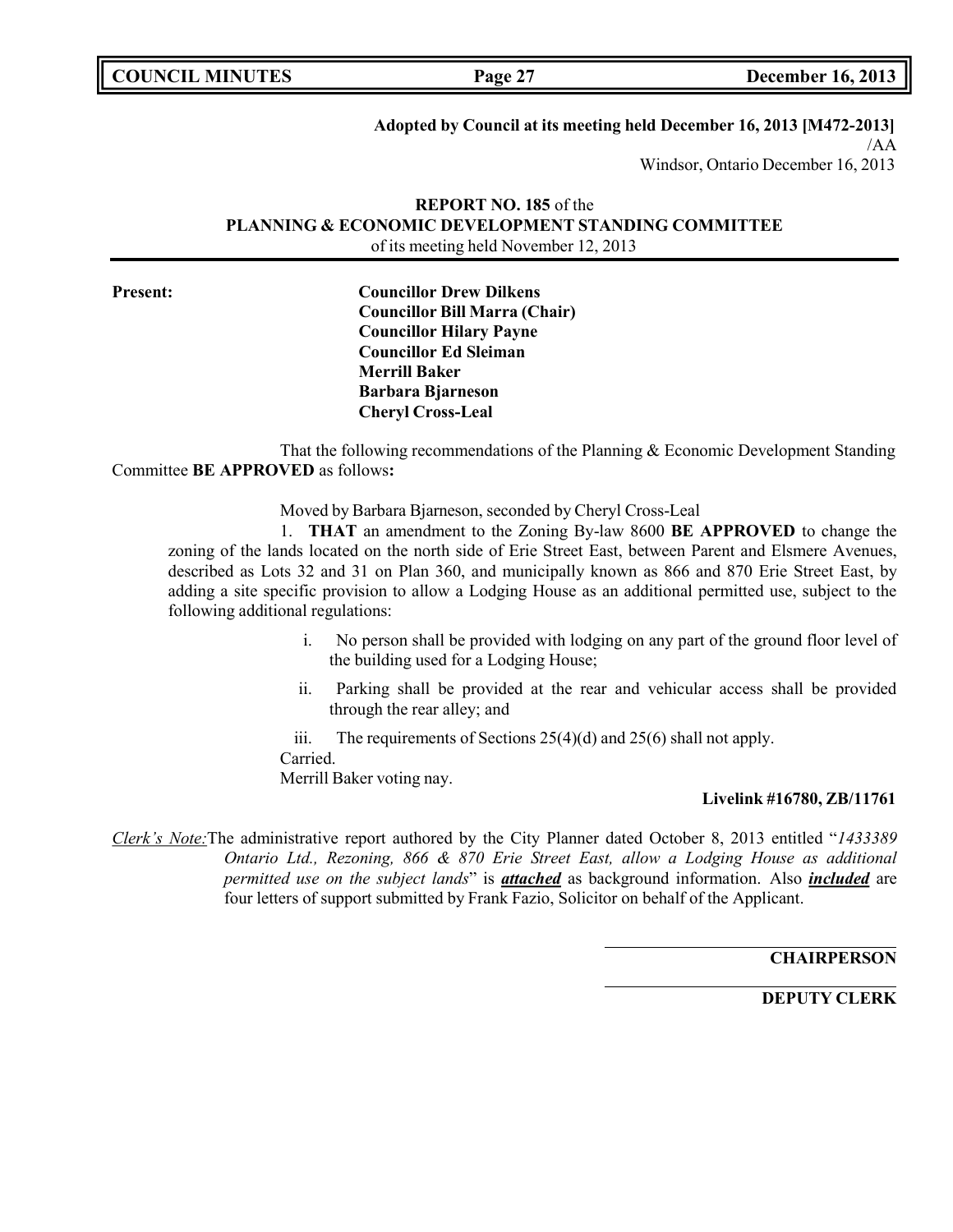|  | <b>COUNCIL MINUTES</b> |
|--|------------------------|
|--|------------------------|

# *M460-2013 AMENDED BY M467-2013 ADOPTED BY COUNCIL December 16, 2013 SEE ALSO BY-LAW 195-2013* **Adopted by Council at its meeting held December 16, 2013 [M460-2013)]** VC/bm

# **SPECIAL MEETING OF COUNCIL – IN CAMERA December 10, 2013**

## **Meeting called to order at: 10:37 a.m.**

## **Members in Attendance:**

Mayor E. Francis Councillor D. Dilkens Councillor R. Jones Councillor A. **Halberstadt** Councillor F. Valentinis Councillor B. Marra Councillor J. Gignac Councillor A. Maghnieh Councillor H. Payne Councillor E. Sleiman

# **Also in attendance:**

H. Reidel, Chief Administrative Officer M. Sonego, City Engineer and Corporate Leader Environmental Protection and Transportation G. Wilkki, City Solicitor and Corporate Leader Economic Development and Public Safety V. Critchley, City Clerk/Licence Commissioner and Corporate Leader Public Engagement and Human Resources O. Colucci, Chief Financial Officer/City Treasurer and Corporate Leader Finance and Technology B. Montone, Fire Chief (Item 1) S. Laforet and B. McLaughlin, Deputy Fire Chiefs (Item 1) J. Mancina, Deputy Treasurer, Financial Accounting (Item 1) V. Mihalo, Executive Director of Human Resources (Items 1 and 2) W. Willis, Legal Counsel (Items 1 and 3)

**Verbal Motion is presented by Councillor Gignac, seconded by Councillor Sleiman,**

**that Rule 3.3 (c) of the** *Procedure By-law, 98-2011,* **BE WAIVED to add the following Agenda item:**

**3. Legal matter – contractual matter subject to solicitor-client privilege.**

**Motion Carried.**

**COUNCIL MINUTES Page 28 December 16, 2013**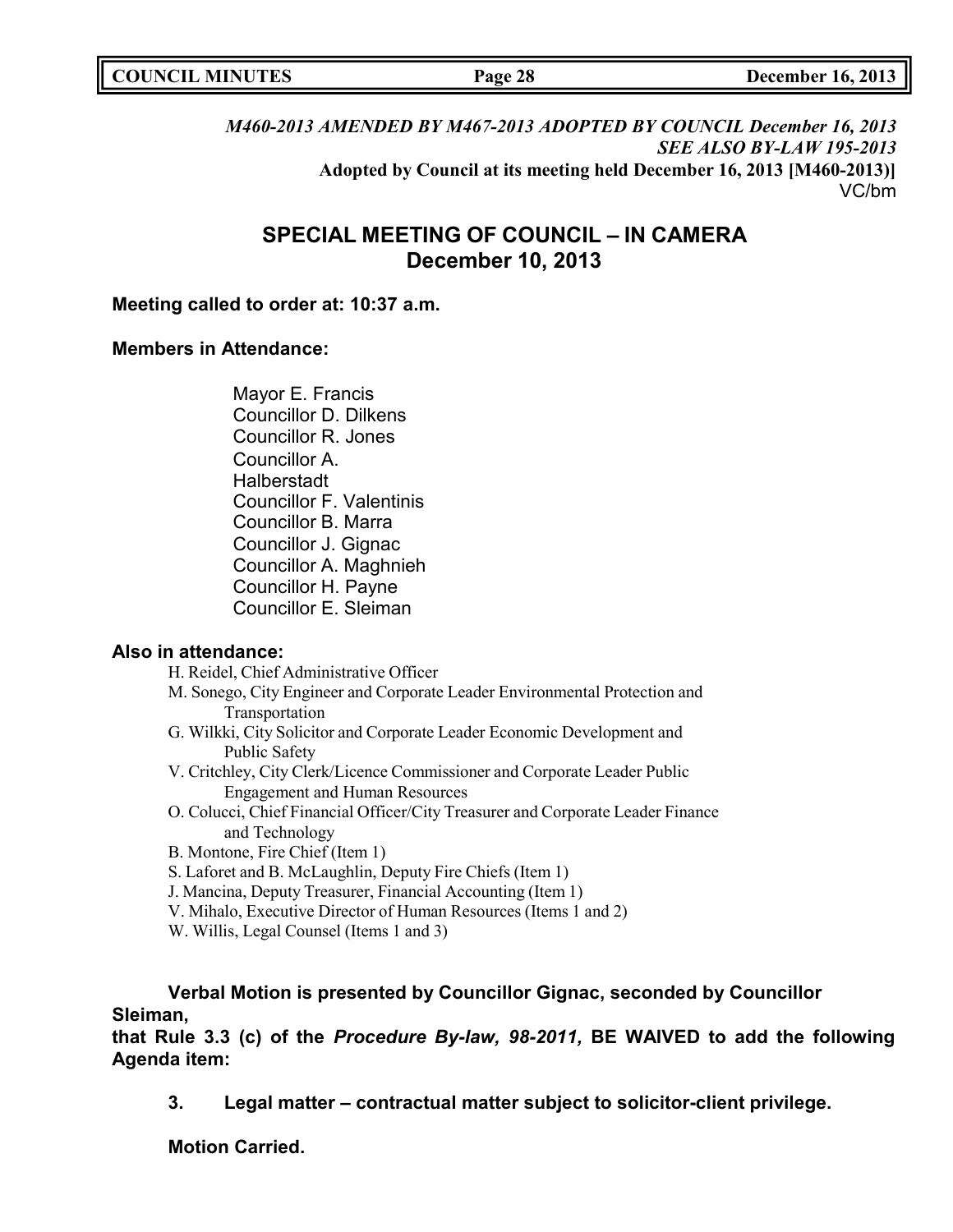**COUNCIL MINUTES Page 29 December 16, 2013**

**Verbal Motion is presented by Councillor Valentinis, seconded by Councillor Jones,**

**to move in Camera for discussion of the following item(s):**

| Item No.         | <b>Subject</b>                                                                     | Section - Pursuant<br>Municipal Act,<br>to<br>2001, as amended |
|------------------|------------------------------------------------------------------------------------|----------------------------------------------------------------|
|                  | Personal matter - labour arbitration matter                                        | 239(2)(d)                                                      |
| $\overline{2}$ . | matter about an identifiable<br><b>Personal</b><br>individual – appointment        | 239(2)(b)                                                      |
| 3.               | Legal Matter – contractual matter subject to<br>solicitor-client privilege - ADDED | $-239(2)(e)$                                                   |

# **Motion Carried.**

# **Declarations of Pecuniary Interest:**

Councillor Dilkens declares an interest on Item 3 and portions of Item 1 that pertain to legal costs and abstains from voting as his law firm is Counsel of record on the matter.

# **Discussion on the items of business. (Items 1, 2 and 3)**

# **Verbal Motion is presented by Councillor Jones, seconded by Councillor Sleiman, to move back into public session.**

**Motion Carried.**

**Moved by Councillor Marra, seconded by Councillor Valentinis, THAT the Clerk BE DIRECTED to transmit the recommendation(s) contained in the report(s) discussed at the In-Camera Council Meeting held December 10, 2013 directly to Council for consideration at the next Regular Meeting.**

1. That the confidential report from Mayor Francis respecting a personal matter – labour arbitration **BE RECEIVED** and further that the Mayor **BE AUTHORIZED** to proceed on the verbal direction of Council.

# **Councillor Dilkens declares an interest on the portions pertaining to legal costs.**

2. That the recommendation contained in the in-camera report from the Chief Administrative Officer respecting a personal matter about an identifiable individual - appointment **BE APPROVED**.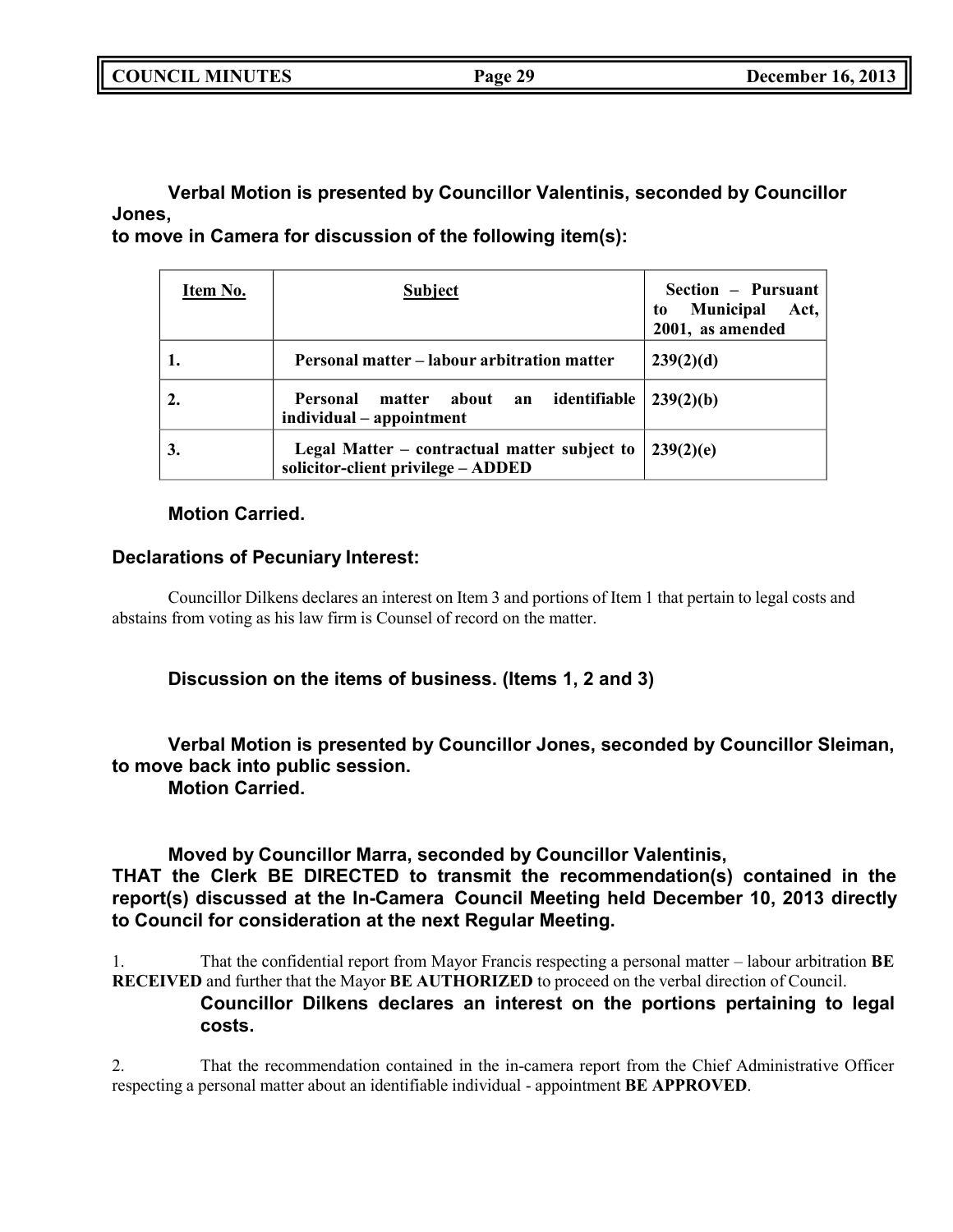| <b>COUNCIL MINUTES</b> | Page 30 | <b>December 16, 2013</b> |
|------------------------|---------|--------------------------|
|                        |         |                          |

3. That the verbal report of Mayor Francis respecting a legal matter – contractual matter subject to solicitor-client privilege **BE RECEIVED** and further Administration **BE AUTHORIZED** to proceed on the verbal direction of Council.

> **Councillor Dilkens declares an interest and abstains from voting on this matter.**

**Motion Carried.**

**Moved by Councillor Dilkens, seconded by Councillor Jones, That the special meeting of council held December 10, 2013 BE ADJOURNED. (Time: 12:40 p.m.)**

**Motion Carried.**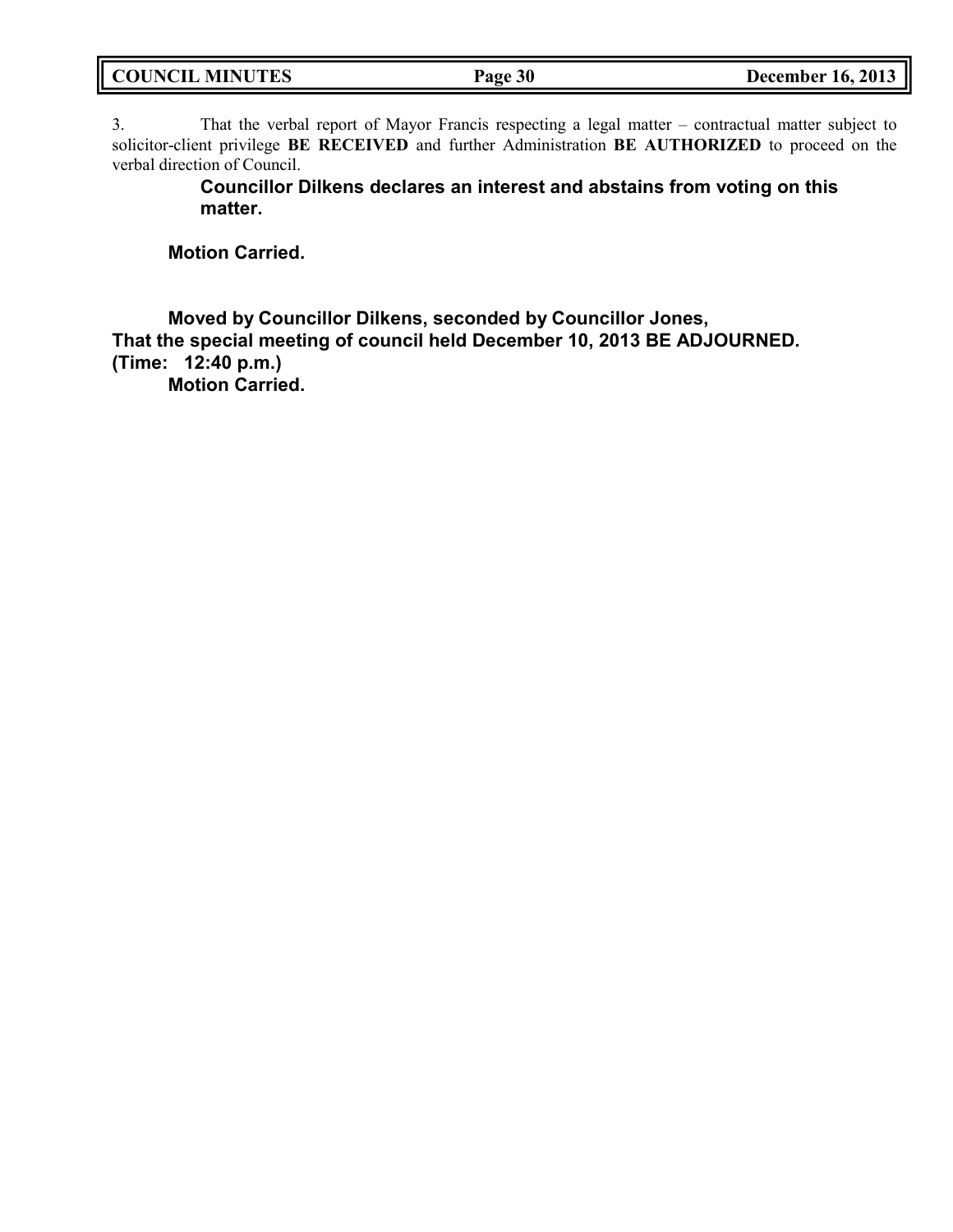| <b>COUNCIL MINUTES</b> | Page 31 | <b>December 16, 2013</b> |
|------------------------|---------|--------------------------|
|                        |         |                          |

**Adopted by Council at its meeting held December 16, 2013 [M461-2013]** VC/bm

# **SPECIAL MEETING OF COUNCIL – IN CAMERA December 16, 2013**

## **Meeting called to order at: 5:33 p.m.**

## **Members in Attendance:**

Mayor E. Francis Councillor R. Jones Councillor A. Halberstadt (arrives at 5:39 p.m.) Councillor F. Valentinis Councillor B. Marra Councillor A. Maghnieh Councillor H. Payne Councillor E. Sleiman Councillor I. Kusmierczyk

## **Members Absent:**

Councillor D. Dilkens Councillor J. Gignac

### **Also in attendance:**

H. Reidel, Chief Administrative Officer

- J. Payne, Community Development and Health Commissioner and
	- Corporate Leader Social Development, Health, Recreation and Culture
- M. Sonego, City Engineer and Corporate Leader Environmental Protection and Transportation
- G. Wilkki, City Solicitor and Corporate Leader Economic Development and Public Safety
- V. Critchley, City Clerk/Licence Commissioner and Corporate Leader Public Engagement and Human Resources
- O. Colucci, Chief Financial Officer/City Treasurer and Corporate Leader Finance and Technology
- P. Brode, Senior Legal Counsel (Item 1)
- S. Askin-Hager, Deputy City Solicitor (Item 1)

**Verbal Motion is presented by Councillor Valentinis, seconded by Councillor Jones,**

**to move in Camera for discussion of the following item(s):**